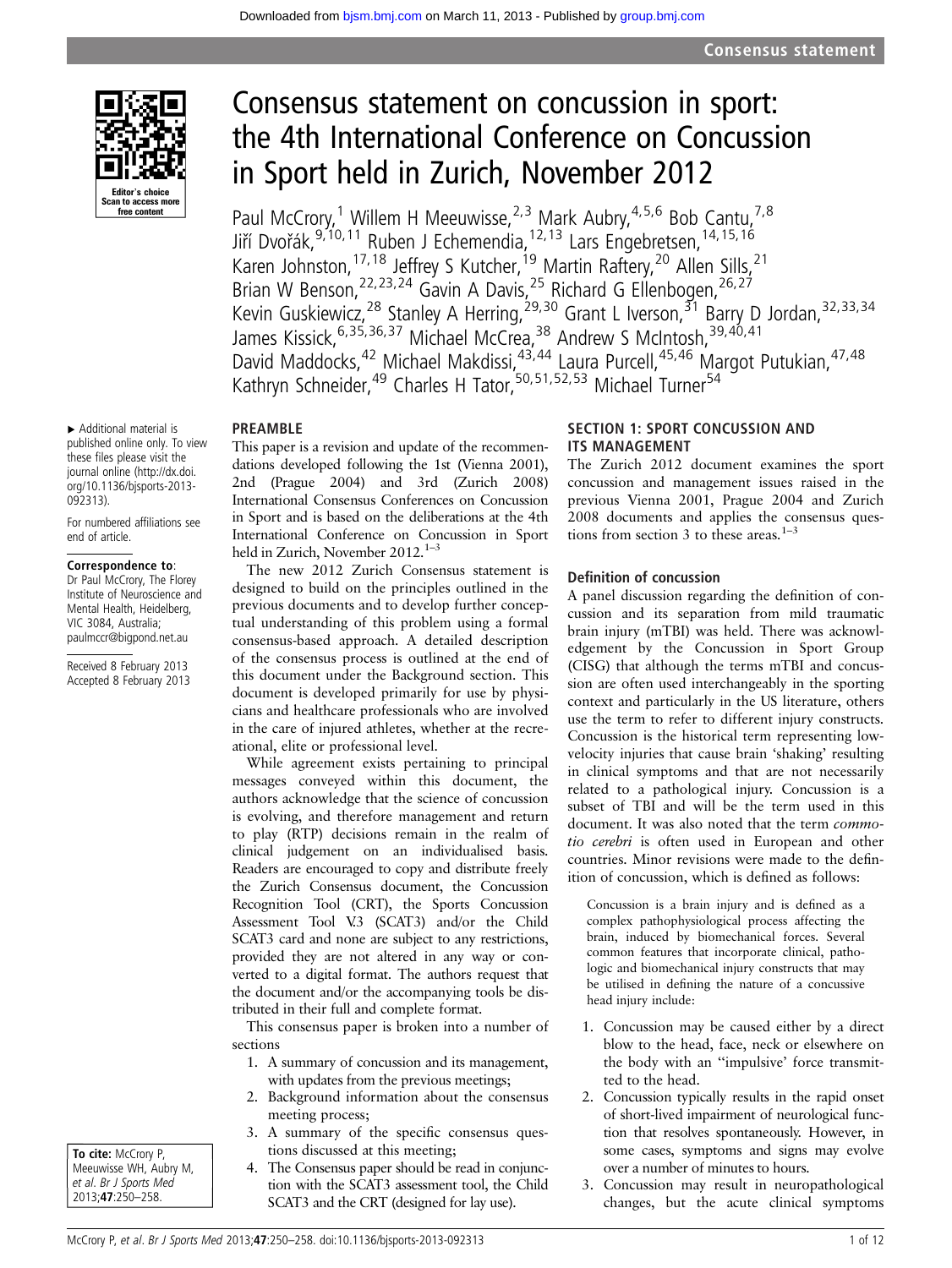largely reflect a functional disturbance rather than a structural injury and, as such, no abnormality is seen on standard structural neuroimaging studies.

4. Concussion results in a graded set of clinical symptoms that may or may not involve loss of consciousness. Resolution of the clinical and cognitive symptoms typically follows a sequential course. However, it is important to note that in some cases symptoms may be prolonged.

# Recovery of concussion

The majority (80–90%) of concussions resolve in a short (7– 10 day) period, although the recovery time frame may be longer in children and adolescents.<sup>2</sup>

#### Symptoms and signs of acute concussion

The diagnosis of acute concussion usually involves the assessment of a range of domains including clinical symptoms, physical signs, cognitive impairment, neurobehavioural features and sleep disturbance. Furthermore, a detailed concussion history is an important part of the evaluation both in the injured athlete and when conducting a preparticipation examination. The detailed clinical assessment of concussion is outlined in the SCAT3 and Child SCAT3 forms, which are given in the appendix to this document.

The suspected diagnosis of concussion can include one or more of the following clinical domains:

- 1. Symptoms—somatic (eg, headache), cognitive (eg, feeling like in a fog) and/or emotional symptoms (eg, lability);
- 2. Physical signs (eg, loss of consciousness (LOC), amnesia);
- 3. Behavioural changes (eg, irritability);
- 4. Cognitive impairment (eg, slowed reaction times);
- 5. Sleep disturbance (eg, insomnia).

If any one or more of these components are present, a concussion should be suspected and the appropriate management strategy instituted.

# On-field or sideline evaluation of acute concussion

When a player shows ANY features of a concussion:

- A. The player should be evaluated by a physician or other licensed healthcare provider onsite using standard emergency management principles and particular attention should be given to excluding a cervical spine injury.
- B. The appropriate disposition of the player must be determined by the treating healthcare provider in a timely manner. If no healthcare provider is available, the player should be safely removed from practice or play and urgent referral to a physician arranged.
- C. Once the first aid issues are addressed, an assessment of the concussive injury should be made using the SCAT3 or other sideline assessment tools.
- D. The player should not be left alone following the injury and serial monitoring for deterioration is essential over the initial few hours following injury.
- E. A player with diagnosed concussion should not be allowed to RTP on the day of injury.

Sufficient time for assessment and adequate facilities should be provided for the appropriate medical assessment both on and off the field for all injured athletes. In some sports, this may require rule change to allow an appropriate off-field medical assessment to occur without affecting the flow of the game or unduly penalising the injured player's team. The final determination regarding concussion diagnosis and/or fitness to play is a medical decision based on clinical judgement.

Sideline evaluation of cognitive function is an essential component in the assessment of this injury. Brief neuropsychological test batteries that assess attention and memory function have been shown to be practical and effective. Such tests include the SCAT3, which incorporates the Maddocks' questions<sup>4  $5$ </sup> and the Standardized Assessment of Concussion  $(SAC)$ .<sup>6–8</sup> It is worth noting that standard orientation questions (eg, time, place and person) have been shown to be unreliable in the sporting situation when compared with memory assessment.<sup>5</sup>  $\frac{9}{9}$  It is recognised, however, that abbreviated testing paradigms are designed for rapid concussion screening on the sidelines and are not meant to replace comprehensive neuropsychological testing which should ideally be performed by trained neuropsychologists who are sensitive to subtle deficits that may exist beyond the acute episode; nor should they be used as a stand-alone tool for the ongoing management of sports concussions.

It should also be recognised that the appearance of symptoms or cognitive deficit might be delayed several hours following a concussive episode and that concussion should be seen as an evolving injury in the acute stage.

## Evaluation in the emergency room or office by medical personnel

An athlete with concussion may be evaluated in the emergency room or doctor's office as a point of first contact following injury or may have been referred from another care provider. In addition to the points outlined above, the key features of this examination should encompass:

- A. A medical assessment including a comprehensive history and detailed neurological examination including a thorough assessment of mental status, cognitive functioning, gait and balance.
- B. A determination of the clinical status of the patient, including whether there has been improvement or deterioration since the time of injury. This may involve seeking additional information from parents, coaches, teammates and eyewitnesses to the injury.
- C. A determination of the need for emergent neuroimaging in order to exclude a more severe brain injury involving a structural abnormality.

In large part, these points above are included in the SCAT3 assessment.

## Concussion investigations

A range of additional investigations may be utilised to assist in the diagnosis and/or exclusion of injury. Conventional structural neuroimaging is typically normal in concussive injury. Given that caveat, the following suggestions are made: Brain CT (or where available an MR brain scan) contributes little to concussion evaluation but should be employed whenever suspicion of an intracerebral or structural lesion (eg, skull fracture) exists. Examples of such situations may include prolonged disturbance of the conscious state, focal neurological deficit or worsening symptoms.

Other imaging modalities such as fMRI demonstrate activation patterns that correlate with symptom severity and recovery in concussion.10–<sup>14</sup> Although not part of routine assessment at the present time, they nevertheless provide additional insight to pathophysiological mechanisms. Alternative imaging technologies (eg, positron emission tomography, diffusion tensor imaging, magnetic resonance spectroscopy, functional connectivity), while demonstrating some compelling findings, are still at early stages of development and cannot be recommended other than in a research setting.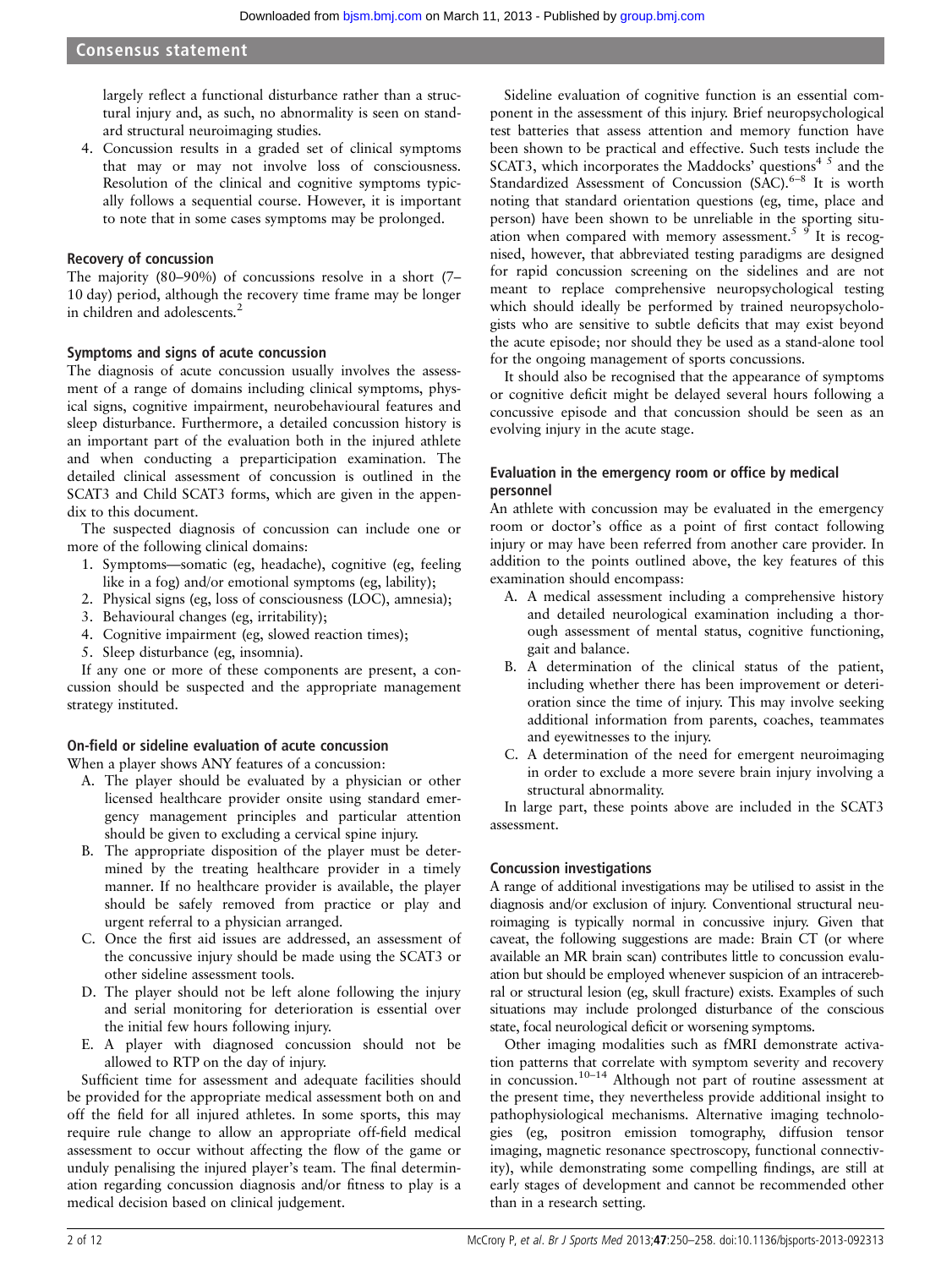Published studies, using both sophisticated force plate technology, as well as those using less sophisticated clinical balance tests (eg, Balance Error Scoring System (BESS)), have identified acute postural stability deficits lasting approximately 72 h following sports-related concussion. It appears that postural stability testing provides a useful tool for objectively assessing the motor domain of neurological functioning, and should be considered as a reliable and valid addition to the assessment of athletes suffering from concussion, particularly where the symptoms or signs indicate a balance component.<sup>15-21</sup>

The significance of Apolipoprotein (Apo) E4, ApoE promoter gene, Tau polymerase and other genetic markers in the management of sports concussion risk or injury outcome is unclear at this time.<sup>22 23</sup> Evidence from human and animal studies in more severe traumatic brain injury demonstrates induction of a variety of genetic and cytokine factors such as: insulin-like growth factor 1 (IGF-1), IGF binding protein 2, Fibroblast growth factor, Cu-Zn superoxide dismutase, superoxide dismutase 1 (SOD-1), nerve growth factor, glial fibrillar acidic protein (GFAP) and S-100. How such factors are affected in sporting concussion is not known at this stage.<sup>24–31</sup> In addition, biochemical serum and cerebral spinal fluid biomarkers of brain injury (including S-100, neuron-specific enolase (NSE), myelin basic protein (MBP), GFAP, tau, etc) have been proposed as a means by which cellular damage may be detected if present.<sup>32-38</sup> There is currently insufficient evidence, however, to justify the routine use of these biomarkers clinically.

Different electrophysiological recording techniques (eg, evoked response potential (ERP), cortical magnetic stimulation and electroencephalography) have demonstrated reproducible abnormalities in the postconcussive state; however, not all studies reliably differentiated concussed athletes from controls.39–<sup>45</sup> The clinical significance of these changes remains to be established.

#### Neuropsychological assessment

The application of neuropsychological (NP) testing in concussion has been shown to be of clinical value and contributes significant information in concussion evaluation.46–<sup>51</sup> Although cognitive recovery largely overlaps with the time course of symptom recovery in most cases, it has been demonstrated that cognitive recovery may occasionally precede or more commonly follow clinical symptom resolution, suggesting that the assessment of cognitive function should be an important component in the overall assessment of concussion and, in particular, any RTP protocol.<sup>52 53</sup> It must be emphasised, however, that NP assessment should not be the sole basis of management decisions. Rather, it should be seen as an aid to the clinical decisionmaking process in conjunction with a range of assessments of different clinical domains and investigational results.

It is recommended that all athletes should have a clinical neurological assessment (including assessment of their cognitive function) as part of their overall management. This will normally be performed by the treating physician often in conjunction with computerised neuropsychological screening tools.

Formal NP testing is not required for all athletes; however, when this is considered necessary, it should ideally be performed by a trained neuropsychologist. Although neuropsychologists are in the best position to interpret NP tests by virtue of their background and training, the ultimate RTP decision should remain a medical one in which a multidisciplinary approach, when possible, has been taken. In the absence of NP and other (eg, formal balance assessment) testing, a more conservative RTP approach may be appropriate.

NP testing may be used to assist RTP decisions and is typically performed when an athlete is clinically asymptomatic; however, NP assessment may add important information in the early stages following injury.<sup>54 55</sup> There may be particular situations where testing is performed early to assist in determining aspects of management, for example, return to school in a paediatric athlete. This will normally be best determined in consultation with a trained neuropsychologist.<sup>56 57</sup>

Baseline NP testing was considered by the panel and was not felt to be required as a mandatory aspect of every assessment; however, it may be helpful to add useful information to the overall interpretation of these tests. It also provides an additional educative opportunity for the physician to discuss the significance of this injury with the athlete. At present, there is insufficient evidence to recommend the widespread routine use of baseline neuropsychological testing.

#### Concussion management

The cornerstone of concussion management is physical and cognitive rest until the acute symptoms resolve and then a graded programme of exertion prior to medical clearance and RTP. The current published evidence evaluating the effect of rest following a sports-related concussion is sparse. An initial period of rest in the acute symptomatic period following injury (24–48 h) may be of benefit. Further research to evaluate the long-term outcome of rest, and the optimal amount and type of rest, is needed. In the absence of evidence-based recommendations, a sensible approach involves the gradual return to school and social activities ( prior to contact sports) in a manner that does not result in a significant exacerbation of symptoms.

Low-level exercise for those who are slow to recover may be of benefit, although the optimal timing following injury for initiation of this treatment is currently unknown.

As described above, the majority of injuries will recover spontaneously over several days. In these situations, it is expected that an athlete will proceed progressively through a stepwise RTP strategy.<sup>58</sup>

## Graduated RTP protocol

RTP protocol following a concussion follows a stepwise process as outlined in table 1.

With this stepwise progression, the athlete should continue to proceed to the next level if asymptomatic at the current level. Generally, each step should take 24 h so that an athlete would take approximately 1 week to proceed through the full rehabilitation protocol once they are asymptomatic at rest and with provocative exercise. If any postconcussion symptoms occur while in the stepwise programme, then the patient should drop back to the previous asymptomatic level and try to progress again after a further 24 h period of rest has passed.

#### Same day RTP

It was unanimously agreed that no RTP on the day of concussive injury should occur. There are data demonstrating that at the collegiate and high school levels, athletes allowed to RTP on the same day may demonstrate NP deficits postinjury that may not be evident on the sidelines and are more likely to have delayed onset of symptoms.59–<sup>65</sup>

## 'Difficult' or persistently symptomatic concussion patient

Persistent symptoms (>10 days) are generally reported in 10–15% of concussions. In general, symptoms are not specific to concussion and it is important to consider other pathologies.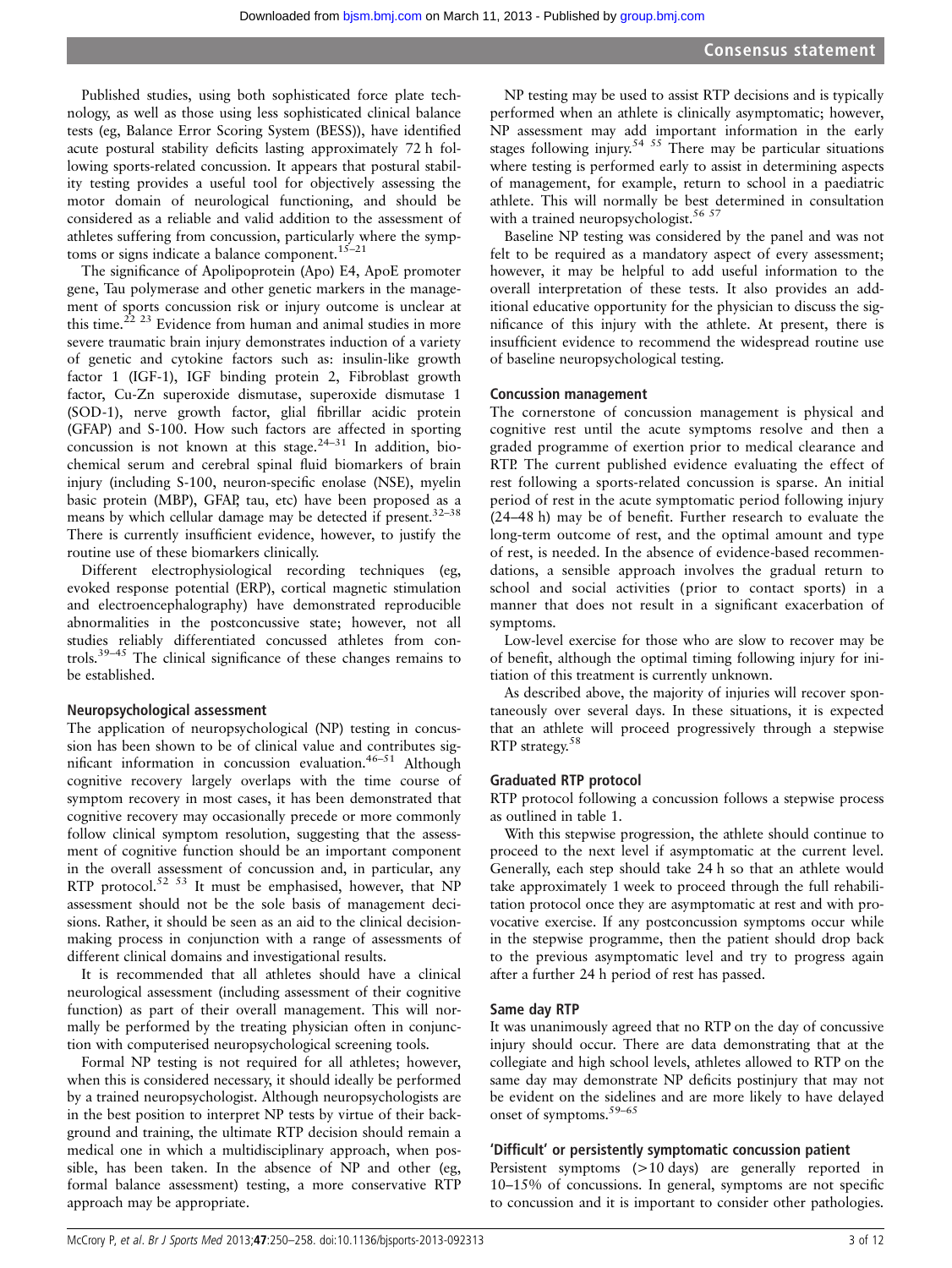| Table 1 | Graduated return to play protocol |  |  |  |  |  |
|---------|-----------------------------------|--|--|--|--|--|
|---------|-----------------------------------|--|--|--|--|--|

| <b>Rehabilitation</b><br>stage    | <b>Functional exercise at each</b><br>stage of rehabilitation                                                                                    | Objective of each<br>stage                                              |
|-----------------------------------|--------------------------------------------------------------------------------------------------------------------------------------------------|-------------------------------------------------------------------------|
| 1. No activity                    | Symptom limited physical and<br>cognitive rest                                                                                                   | Recovery                                                                |
| 2. Light aerobic<br>exercise      | Walking, swimming or<br>stationary cycling keeping<br>intensity <70% maximum<br>permitted heart rate<br>No resistance training                   | Increase HR                                                             |
| 3. Sport-specific<br>exercise     | Skating drills in ice hockey,<br>running drills in soccer. No<br>head impact activities                                                          | Add movement                                                            |
| 4. Non-contact<br>training drills | Progression to more complex<br>training drills, eg, passing drills<br>in football and ice hockey<br>May start progressive<br>resistance training | Exercise, coordination<br>and cognitive load                            |
| 5. Full-contact<br>practice       | Following medical clearance<br>participate in normal training<br>activities                                                                      | Restore confidence and<br>assess functional skills<br>by coaching staff |
| 6. Return to play                 | Normal game play                                                                                                                                 |                                                                         |

Cases of concussion in sport where clinical recovery falls outside the expected window (ie, 10 days) should be managed in a multidisciplinary manner by healthcare providers with experience in sports-related concussion.

#### Psychological management and mental health issues

Psychological approaches may have potential application in this injury, particularly with the modifiers listed below.<sup>66 67</sup> Physicians are also encouraged to evaluate the concussed athlete for affective symptoms such as depression and anxiety as these symptoms are common in all forms of traumatic brain injury.<sup>58</sup>

#### Role of pharmacological therapy

Pharmacological therapy in sports concussion may be applied in two distinct situations. The first of these situations is the management of specific and/or prolonged symptoms (eg, sleep disturbance, anxiety, etc). The second situation is where drug therapy is used to modify the underlying pathophysiology of the condition with the aim of shortening the duration of the concussion symptoms.<sup>68</sup> In broad terms, this approach to management should be only considered by clinicians experienced in concussion management.

An important consideration in RTP is that concussed athletes should not only be symptom-free, but also they should not be taking any pharmacological agents/medications that may mask or modify the symptoms of concussion. Where antidepressant therapy may be commenced during the management of a concussion, the decision to RTP while still on such medication must be considered carefully by the treating clinician.

#### Role of preparticipation concussion evaluation

Recognising the importance of a concussion history, and appreciating the fact that many athletes will not recognise all the concussions they may have suffered in the past, a detailed concussion history is of value.<sup>69-72</sup> Such a history may preidentify athletes who fit into a high-risk category and provides an opportunity for the healthcare provider to educate the athlete in regard to the significance of concussive injury. A structured concussion history should include specific questions as to previous symptoms of a concussion and length of recovery; not

just the perceived number of past concussions. It is also worth noting that dependence on the recall of concussive injuries by teammates or coaches has been demonstrated to be unreliable.<sup>69</sup> The clinical history should also include information about all previous head, face or cervical spine injuries as these may also have clinical relevance. It is worth emphasising that in the setting of maxillofacial and cervical spine injuries, coexistent concussive injuries may be missed unless specifically assessed. Questions pertaining to disproportionate impact versus symptom severity matching may alert the clinician to a progressively increasing vulnerability to injury. As part of the clinical history, it is advised that details regarding protective equipment employed at the time of injury be sought, both for recent and remote injuries.

There is an additional and often unrecognised benefit of the preparticipation physical examination insofar as the evaluation allows for an educative opportunity with the player concerned as well as consideration of modification of playing behaviour if required.

#### Modifying factors in concussion management

A range of 'modifying' factors may influence the investigation and management of concussion and, in some cases, may predict the potential for prolonged or persistent symptoms. However, in some cases, the evidence for their efficacy is limited. These modifiers would be important to consider in a detailed concussion history and are outlined in table 2.

#### Female gender

The role of female gender as a possible modifier in the management of concussion was discussed at length by the panel. There was no unanimous agreement that the current published research evidence is conclusive enough for this to be included as a modifying factor, although it was accepted that gender may be a risk factor for injury and/or influence injury severity.73–<sup>75</sup>

#### Significance of LOC

In the overall management of moderate-to-severe traumatic brain injury, duration of LOC is an acknowledged predictor of

| <b>Table 2</b> Concussion modifiers |                                                                                                                                                           |  |  |
|-------------------------------------|-----------------------------------------------------------------------------------------------------------------------------------------------------------|--|--|
| <b>Factors</b>                      | Modifier                                                                                                                                                  |  |  |
| Symptoms                            | Number<br>Duration (>10 days)<br>Severity                                                                                                                 |  |  |
| Signs                               | Prolonged loss of consciousness (LOC) (>1 min),<br>Amnesia                                                                                                |  |  |
| Sequelae                            | Concussive convulsions                                                                                                                                    |  |  |
| Temporal                            | Frequency-repeated concussions over time<br>Timing-injuries close together in time<br>'Recency'-recent concussion or traumatic brain<br>injury (TBI)      |  |  |
| Threshold                           | Repeated concussions occurring with progressively<br>less impact force or slower recovery after each<br>successive concussion                             |  |  |
| Age                                 | Child and adolescent $\left($ < 18 years old)                                                                                                             |  |  |
| Comorbidities and<br>premorbidities | Migraine, depression or other mental health<br>disorders, attention deficit hyperactivity disorder<br>(ADHD), learning disabilities (LD), sleep disorders |  |  |
| Medication                          | Psychoactive drugs, anticoagulants                                                                                                                        |  |  |
| Behaviour                           | Dangerous style of play                                                                                                                                   |  |  |
| Sport                               | High-risk activity, contact and collision sport, high<br>sporting level                                                                                   |  |  |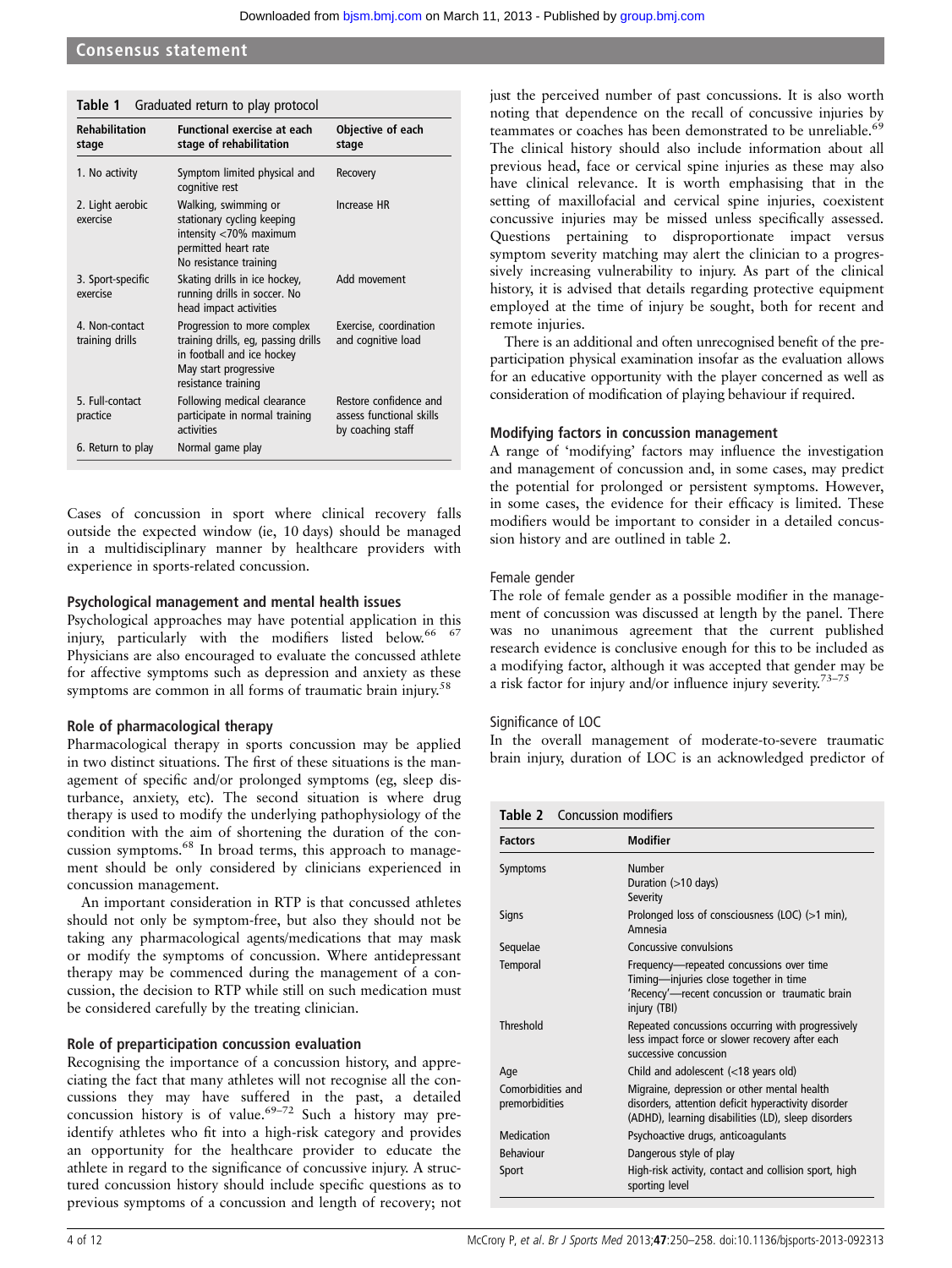outcome.<sup>76</sup> Although published findings in concussion describe LOC associated with specific, early cognitive deficits, it has not been noted as a measure of injury severity.<sup>77</sup> <sup>78</sup> Consensus discussion determined that prolonged (>1 min duration) LOC would be considered as a factor that may modify management.

#### Significance of amnesia and other symptoms

There is renewed interest in the role of post-traumatic amnesia and its role as a surrogate measure of injury severity.<sup>64</sup> 79 80 Published evidence suggests that the nature, burden and duration of the clinical postconcussive symptoms may be more important than the presence or duration of amnesia alone.77 81 82 Further, it must be noted that retrograde amnesia varies with the time of measurement postinjury and hence is poorly reflective of injury severity.83 84

#### Motor and convulsive phenomena

A variety of immediate motor phenomena (eg, tonic posturing) or convulsive movements may accompany a concussion. Although dramatic, these clinical features are generally benign and require no specific management beyond the standard treatment of the underlying concussive injury.<sup>85 86</sup>

#### Depression

Mental health issues (such as depression) have been reported as a consequence of all levels of traumatic brain injury including sports-related concussion. Neuroimaging studies using fMRI suggest that a depressed mood following concussion may reflect an underlying pathophysiological abnormality consistent with a limbic-frontal model of depression.<sup>34</sup>  $87-\frac{97}{7}$  Although such mental health issues may be multifactorial in nature, it is recommended that the treating physician consider these issues in the management of concussed patients.

## SPECIAL POPULATIONS

## Child and adolescent athlete

The evaluation and management recommendations contained herein can be applied to children and adolescents down to the age of 13 years. Below that age, children report concussion symptoms different from adults and would require age-appropriate symptom checklists as a component of assessment. An additional consideration in assessing the child or adolescent athlete with a concussion is that the clinical evaluation by the healthcare professional may need to include both patient and parent input, and possibly teacher and school input when appropriate.<sup>98-104</sup> A child SCAT3 has been developed to assess concussion (see appendix) for individuals aged 5–12 years.

The decision to use NP testing is broadly the same as the adult assessment paradigm, although there are some differences. The timing of testing may differ in order to assist planning in school and home management. If cognitive testing is performed, then it must be developmentally sensitive until late teen years due to the ongoing cognitive maturation that occurs during this period, which in turn limits the utility of comparison to either the person's own baseline performance or to population norms.<sup>20</sup> In this age group, it is more important to consider the use of trained paediatric neuropsychologists to interpret assessment data, particularly in children with learning disorders and/or ADHD who may need more sophisticated assessment strategies.<sup>56 57 98</sup>

It was agreed by the panel that no return to sport or activity should occur before the child/adolescent athlete has managed to return to school successfully. In addition, the concept of 'cognitive rest' was highlighted with special reference to a child's need to limit exertion with activities of daily living that may exacerbate

symptoms. School attendance and activities may also need to be modified to avoid provocation of symptoms. Children should not be returned to sport until clinically completely symptom-free, which may require a longer time frame than for adults.

Because of the different physiological response and longer recovery after concussion and specific risks (eg, diffuse cerebral swelling) related to head impact during childhood and adolescence, a more conservative RTP approach is recommended. It is appropriate to extend the amount of time of asymptomatic rest and/or the length of the graded exertion in children and adolescents. It is not appropriate for a child or adolescent athlete with concussion to RTP on the same day as the injury, regardless of the level of athletic performance. Concussion modifiers apply even more to this population than adults and may mandate more cautious RTP advice.

#### Elite versus non-elite athletes

All athletes, regardless of the level of participation, should be managed using the same treatment and RTP paradigm. The available resources and expertise in concussion evaluation are of more importance in determining management than a separation between elite and non-elite athlete management. Although formal NP testing may be beyond the resources of many sports or individuals, it is recommended that, in all organised high-risk sports, consideration be given to having this cognitive evaluation, regardless of the age or level of performance.

#### Chronic traumatic encephalopathy

Clinicians need to be mindful of the potential for long-term problems in the management of all athletes. However, it was agreed that chronic traumatic encephalopathy (CTE) represents a distinct tauopathy with an unknown incidence in athletic populations. It was further agreed that a cause and effect relationship has not as yet been demonstrated between CTE and concussions or exposure to contact sports.<sup>105–114</sup> At present, the interpretation of causation in the modern CTE case studies should proceed cautiously. It was also recognised that it is important to address the fears of parents/athletes from media pressure related to the possibility of CTE.

#### INJURY PREVENTION

#### Protective equipment—mouthguards and helmets

There is no good clinical evidence that currently available protective equipment will prevent concussion, although mouthguards have a definite role in preventing dental and orofacial injury. Biomechanical studies have shown a reduction in impact forces to the brain with the use of head gear and helmets, but these findings have not been translated to show a reduction in concussion incidence. For skiing and snowboarding, there are a number of studies to suggest that helmets provide protection against head and facial injury and hence should be recommended for participants in alpine sports. $115-118$  In specific sports such as cycling, motor and equestrian sports, protective helmets may prevent other forms of head injury (eg, skull fracture) that are related to falling on hard surfaces and may be an important injury prevention issue for those sports. $118-130$ 

#### Rule change

Consideration of rule changes to reduce the head injury incidence or severity may be appropriate where a clear-cut mechanism is implicated in a particular sport. An example of this is in football (soccer) where research studies demonstrated that upper limb to head contact in heading contests accounted for approximately 50% of concussions.<sup>131</sup> As noted earlier, rule changes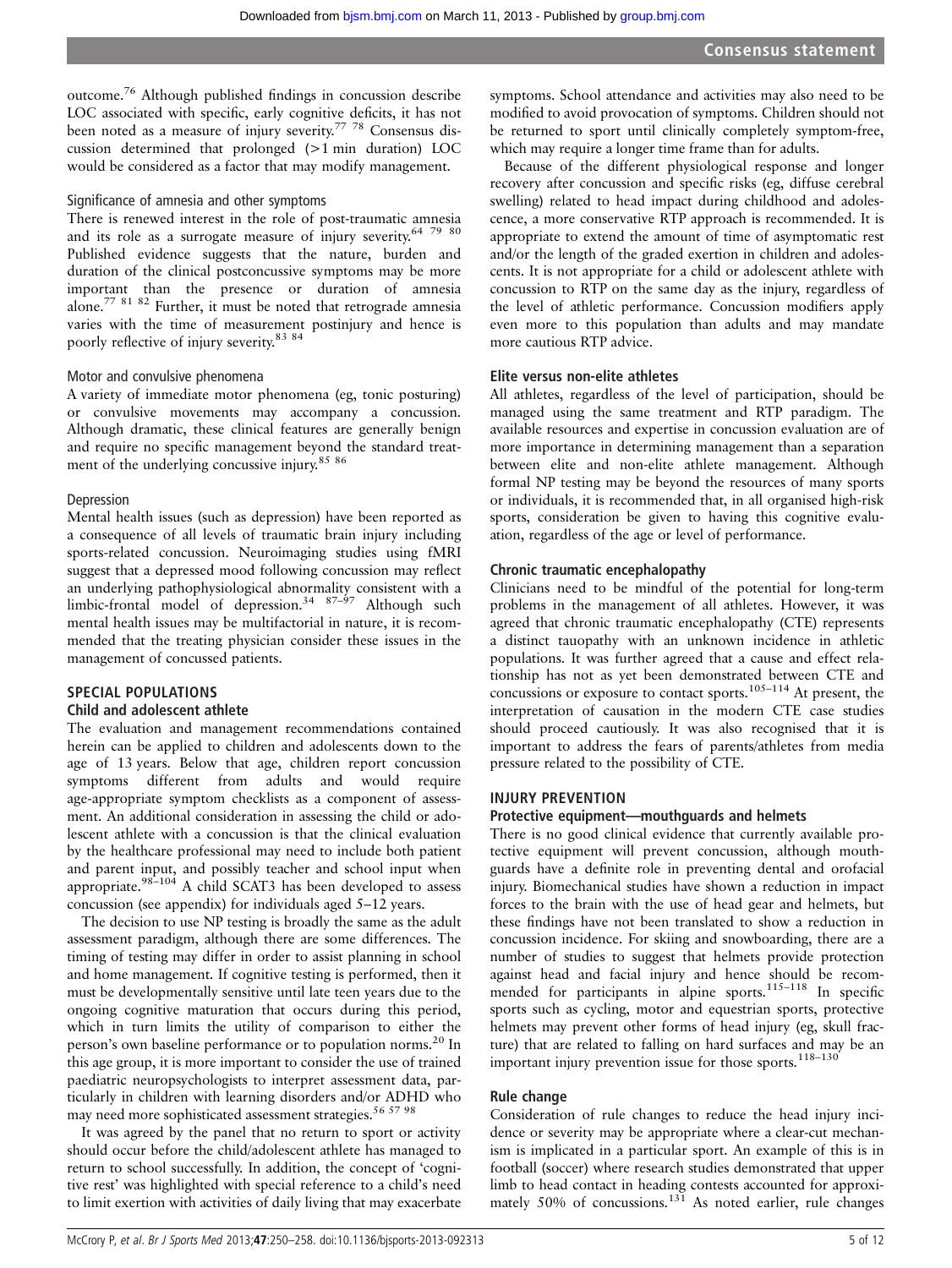may also be needed in some sports to allow an effective off-field medical assessment to occur without compromising the athlete's welfare, affecting the flow of the game or unduly penalising the player's team. It is important to note that rule enforcement may be a critical aspect of modifying injury risk in these settings, and referees play an important role in this regard.

#### Risk compensation

An important consideration in the use of protective equipment is the concept of risk compensation.<sup>132</sup> This is where the use of protective equipment results in behavioural change such as the adoption of more dangerous playing techniques, which can result in a paradoxical increase in injury rates. The degree to which this phenomenon occurs is discussed in more detail in the review published in this supplement of the journal. This may be a matter of particular concern in child and adolescent athletes where the head injury rates are often higher than in adult athletes.<sup>133-135</sup>

## Aggression versus violence in sport

The competitive/aggressive nature of sport that makes it fun to play and watch should not be discouraged. However, sporting organisations should be encouraged to address violence that may increase concussion risk.<sup>136 137</sup> Fair play and respect should be supported as key elements of sport.

#### Knowledge transfer

As the ability to treat or reduce the effects of concussive injury after the event is minimal, education of athletes, colleagues and the general public is a mainstay of progress in this field. Athletes, referees, administrators, parents, coaches and healthcare providers must be educated regarding the detection of concussion, its clinical features, assessment techniques and principles of safe RTP. Methods to improve education including web-based resources, educational videos and international outreach programmes are important in delivering the message. In addition, concussion working groups, plus the support and endorsement of enlightened sport groups such as Fédération Internationale de Football Association (FIFA), International Olympic Commission (IOC), International Rugby Board (IRB) and International Ice Hockey Federation (IIHF), who initiated this endeavour, have enormous value and must be pursued vigorously. Fair play and respect for opponents are ethical values that should be encouraged in all sports and sporting associations. Similarly, coaches, parents and managers play an important part in ensuring that these values are implemented on the field of play.<sup>58 138-150</sup>

#### SECTION 2: STATEMENT ON BACKGROUND TO THE CONSENSUS PROCESS

In November 2001, the 1st International Conference on Concussion in Sport was held in Vienna, Austria. This meeting was organised by the IIHF in partnership with FIFA and the Medical Commission of the IOC. As part of the resulting mandate for the future, the need for leadership and future updates was identified. The 2nd International Conference on Concussion in Sport was organised by the same group with the additional involvement of the IRB and was held in Prague, the Czech Republic, in November 2004. The original aims of the symposia were to provide recommendations for the improvement of safety and health of athletes who suffer concussive injuries in ice hockey, rugby, football (soccer) as well as other sports. To this end, a range of experts were invited to both meetings to address specific issues of epidemiology, basic and clinical science, injury grading systems, cognitive assessment, new research methods, protective equipment, management, prevention and long-term outcome.<sup>1</sup> <sup>2</sup>

The 3rd International Conference on Concussion in Sport was held in Zurich, Switzerland on 29/30 October 2008 and was designed as a formal consensus meeting following the organisational guidelines set forth by the US National Institutes of Health. (Details of the consensus methodology can be obtained at: [http://consensus.nih.gov/ABOUTCDP.htm.\)](http://consensus.nih.gov/ABOUTCDP.htm.) The basic principles governing the conduct of a consensus development conference are summarised below:

- 1. A broad-based non-government, non-advocacy panel was assembled to give balanced, objective and knowledgeable attention to the topic. Panel members excluded anyone with scientific or commercial conflicts of interest and included researchers in clinical medicine, sports medicine, neuroscience, neuroimaging, athletic training and sports science.
- 2. These experts presented data in a public session, followed by inquiry and discussion. The panel then met in an executive session to prepare the consensus statement.
- 3. A number of specific questions were prepared and posed in advance to define the scope and guide the direction of the conference. The principal task of the panel was to elucidate responses to these questions. These questions are outlined below.
- 4. A systematic literature review was prepared and circulated in advance for use by the panel in addressing the conference questions.
- 5. The consensus statement is intended to serve as the scientific record of the conference.
- 6. The consensus statement will be widely disseminated to achieve maximum impact on both current healthcare practice and future medical research.

The panel chairperson (WM) did not identify with any advocacy position. The chairperson was responsible for directing the consensus session and guiding the panel's deliberations. Panellists were drawn from clinical practice, academics and research in the field of sports-related concussion. They do not represent organisations per se, but were selected for their expertise, experience and understanding of this field.

The 4th International Conference on Concussion in Sport was held in Zurich, Switzerland on 1–3 November 2012 and followed the same outline as for the third meeting. All speakers, consensus panel members and abstract authors were required to sign an ICMJE Form for Disclosure of Potential Conflicts of Interest. Detailed information related to each author's affiliations and conflicts of interests will be made publicly available on the CISG website and published with the BJSM supplement.

## Medical legal considerations

This consensus document reflects the current state of knowledge and will need to be modified according to the development of new knowledge. It provides an overview of issues that may be of importance to healthcare providers involved in the management of sports-related concussion. It is not intended as a standard of care, and should not be interpreted as such. This document is only a guide, and is of a general nature, consistent with the reasonable practice of a healthcare professional. Individual treatment will depend on the facts and circumstances specific to each individual case.

It is intended that this document will be formally reviewed and updated prior to 1 December 2016.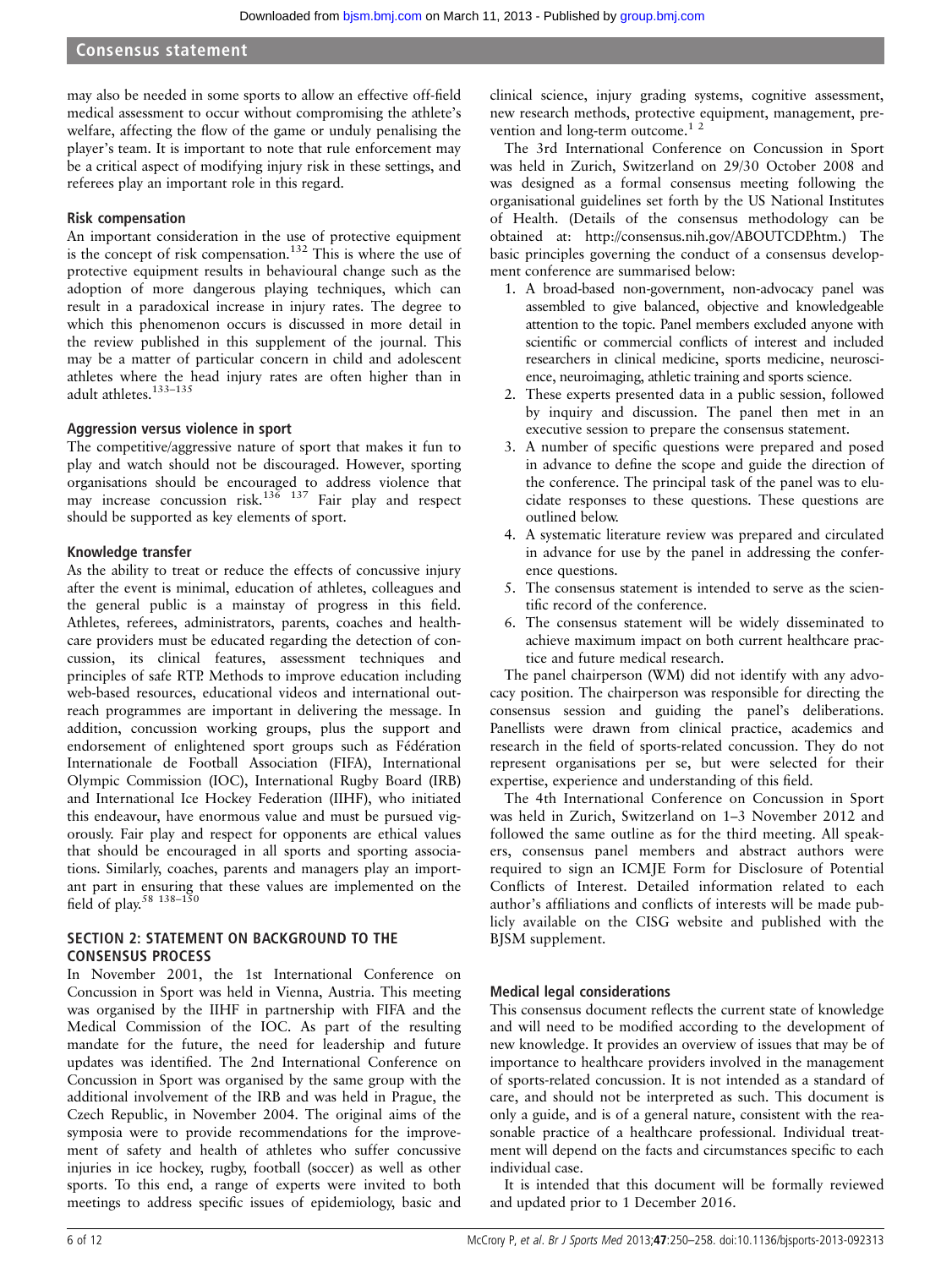# SECTION 3: ZURICH 2012 CONSENSUS QUESTIONS

Note that each question is the subject of a separate systematic review that is published in the BJSM (2013:47:5). As such, all citations and details of each topic will be covered in those reviews.

# When you assess an athlete acutely and they do not have a concussion, what is it? Is a cognitive injury the key component of concussion in making a diagnosis?

The consensus panel agreed that concussion is an evolving injury in the acute phase with rapidly changing clinical signs and symptoms, which may reflect the underlying physiological injury in the brain. Concussion is considered to be among the most complex injuries in sports medicine to diagnose, assess and manage. A majority of concussions in sport occur without LOC or frank neurological signs. At present, there is no perfect diagnostic test or marker that clinicians can rely on for an immediate diagnosis of concussion in the sporting environment. Because of this evolving process, it is not possible to rule out concussion when an injury event occurs associated with a transient neurological symptom. All such cases should be removed from the playing field and assessed for concussion by the treating physician or healthcare provider as discussed below. It was recognised that a cognitive deficit is not necessary for acute diagnosis as it either may not be present or detected on examination.

# Are the existing tools/examination sensitive and reliable enough on the day of injury to make or exclude a diagnosis of concussion?

Concussion is a clinical diagnosis based largely on the observed injury mechanism, signs and symptoms. The vast majority of sports-related concussions (hereafter, referred to as concussion) occur without LOC or frank neurological signs.<sup>151–154</sup> In milder forms of concussion, the athlete might be slightly confused, without clearly identifiable amnesia. In addition, most concussions cannot be identified or diagnosed by neuroimaging techniques (eg, CT or MRI). Several well-validated neuropsychological tests are appropriate for use in the assessment of acute concussion in the competitive sporting environment. These tests provide important data on symptoms and functional impairments that clinicians can incorporate into their diagnostic formulation, but should not solely be used to diagnose concussion.

# What is the best practice for evaluating an adult athlete with concussion on the 'field of play' in 2012?

Recognising and evaluating concussion in the adult athlete on the field is a challenging responsibility for the healthcare provider. Performing this task is often a rapid assessment in the midst of competition with a time constraint and the athlete eager to play. A standardised objective assessment of injury, which includes excluding more serious injury, is critical in determining disposition decisions for the athlete. The on-field evaluation of sports-related concussion is often a challenge given the elusiveness and variability of presentation, difficulty in making a timely diagnosis, specificity and sensitivity of sideline assessment tools, and the reliance on symptoms. Despite these challenges, the sideline evaluation is based on recognition of injury, assessment of symptoms, cognitive and cranial nerve function, and balance. Serial assessments are often necessary. Concussion is often an evolving injury, and signs and symptoms may be delayed. Therefore, erring on the side of caution (keeping an athlete out of participation when there is any suspicion for injury) is important. An SAC is useful in the assessment of the athlete with suspected concussion but should not take the place of the clinician's judgement.

# How can the SCAT2 be improved?

It was agreed that a variety of measures should be employed as part of the assessment of concussion to provide a more complete clinical profile for the concussed athlete. Important clinical information can be ascertained in a streamlined manner through the use of a multimodal instrument such as the Sport Concussion Assessment Tool (SCAT). A baseline assessment is advised wherever possible. However, it is acknowledged that further validity studies need to be performed to answer this specific issue.

A future SCAT test battery (ie, SCAT3) should include an initial assessment of injury severity using the Glasgow Coma Scale (GCS), immediately followed by observing and documenting concussion signs. Once this is complete, symptom endorsement and symptom severity, as well as neurocognitive and balance functions, should be assessed in any athlete suspected of sustaining a concussion. It is recommended that these latter steps be conducted following a minimum 15 min rest period on the sideline to avoid the influence of exertion or fatigue on the athlete's performance. Although it is noted that this time frame is an arbitrary one, the expert panel agreed nevertheless that a period of rest was important prior to assessment. Future research should consider the efficacy for inclusion of vision tests such as the King Devick Test and clinical reaction time tests.<sup>155</sup> 156 Recent studies suggest that these may be useful additions to the sideline assessment of concussion. However, the need for additional equipment may make them impractical for sideline use.

It was further agreed that the SCAT3 would be suitable for adults and youths aged 13 and over and that a new tool (Child SCAT3) be developed for younger children.

# Advances in neuropsychology: are computerised tests sufficient for concussion diagnosis?

Sports-related concussions are frequently associated with one or more symptoms, impaired balance and/or cognitive deficits. These problems can be measured using symptom scales, balance testing and neurocognitive testing. All three modalities can identify significant changes in the first few days following injury, generally with normalisation over 1–3 weeks. The presentation of symptoms and the rate of recovery can be variable, which reinforces the value of assessing all three areas as part of a comprehensive sport concussion programme.

Neuropsychological assessment has been described by the CISG as a 'cornerstone' of concussion management. Neuropsychologists are uniquely qualified to interpret neuropsychological tests and can play an important role within the context of a multifaceted-multimodal and multidisciplinary approach to managing sports-related concussion. Concussion management programmes that use neuropsychological assessment to assist in clinical decision-making have been instituted in professional sports, colleges and high schools. Brief computerised cognitive evaluation tools are the mainstay of these assessments worldwide, given the logistical limitation in accessing trained neuropsychologists; however, it should be noted that these are not substitutes for formal neuropsychological assessment. At present, there is insufficient evidence to recommend the widespread routine use of baseline neuropsychological testing.

# What evidence exists for new strategies/technologies in the diagnosis of concussion and assessment of recovery?

A number of novel technological platforms exist to assess concussion including (but not limited to) iPhone/smart phone apps, quantitative electroencephalography, robotics—sensory motor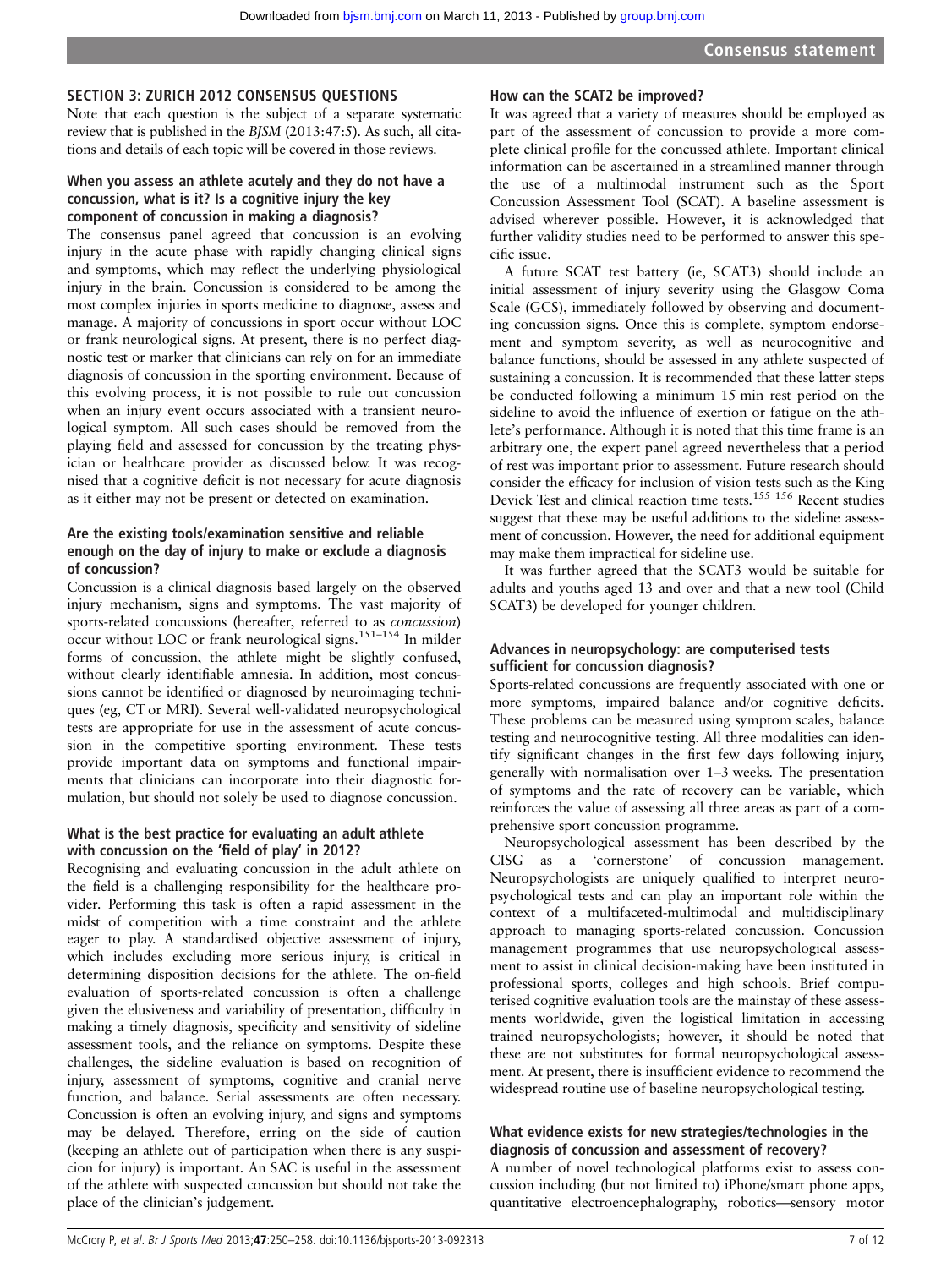assessment, telemedicine, eye-tracking technology, functional imaging/advanced neuroimaging and head impact sensors. At this stage, only limited evidence exists for their role in this setting and none have been validated as diagnostic. It will be important to reconsider the role of these technologies once evidence is developed.

## Advances in the management of sport concussion: what is evidence for concussion therapies

The current evidence evaluating the effect of rest and treatment following a sports-related concussion is sparse. An initial period of rest may be of benefit. However, further research to evaluate the long-term outcome of rest, and the optimal amount and type of rest, is needed. Low-level exercise for those who are slow to recover may be of benefit, although the optimal timing following injury for initiation of this treatment is currently unknown. Multimodal physiotherapy treatment for individuals with clinical evidence of cervical spine and/or vestibular dysfunction may be of benefit. There is a strong need for high-level studies evaluating the effects of a resting period, pharmacological interventions, rehabilitative techniques and exercise for individuals who have sustained a sports-related concussion.

#### The difficult concussion patient—What is the best approach to investigation and management of persistent (>10 days) postconcussive symptoms?

Persistent symptoms (>10 days) are generally reported in 10–15% of concussions. This may be higher in certain sports (eg, elite ice hockey) and populations (eg, children). In general, symptoms are not specific to concussion and it is important to consider and manage co-existent pathologies. Investigations may include formal neuropsychological testing and conventional neuroimaging to exclude structural pathology. Currently, there is insufficient evidence to recommend routine clinical use of advanced neuroimaging techniques or other investigative strategies. Cases of concussion in sport where clinical recovery falls outside the expected window (ie, 10 days) should be managed in a multidisciplinary manner by healthcare providers with experience in sports-related concussion. Important components of management after the initial period of physical and cognitive rest include associated therapies such as cognitive, vestibular, physical and psychological therapy, consideration of assessment of other causes of prolonged symptoms and consideration of commencement of a graded exercise programme at a level that does not exacerbate symptoms.

# Revisiting concussion modifiers: how should the evaluation and management of acute concussion differ in specific groups?

The literature demonstrates that the number and severity of symptoms and previous concussions are associated with prolonged recovery and/or increased risk of complications. Brief LOC, duration of post-traumatic amnesia and/or impact seizures do not reliably predict outcome following concussion, although a cautious approach should be taken in an athlete with prolonged LOC (ie, >1 min). Children generally take longer to recover from concussions and assessment batteries have yet to be validated in the younger age group. Currently, there are insufficient data on the influence of genetics and gender on outcome following concussion. Several modifiers are associated with prolonged recovery or increased risk of complications following concussion and have important implications for management. Children with concussion should be managed conservatively, with the emphasis on return to learn before return to sport. In cases of concussion

managed with limited resources (eg, non-elite players), a conservative approach should also be taken such that the athlete does not return to sport until fully recovered.

# What are the most effective risk reduction strategies in sport concussion?—from protective equipment to policy?

No new valid evidence was provided to suggest that the use of current standard headgear in rugby, or of mouthguards in American football, can significantly reduce players' risk of concussion. No evidence was provided to suggest an association between neck strength increases and concussion risk reduction. There was evidence to suggest that eliminating body checking from Pee Wee ice hockey (ages 11–12 years) and fair-play rules in ice hockey were effective injury prevention strategies. Helmets need to be able to protect from impacts resulting in a head change in velocity of up to 10 m/s in professional American football, and up to 7 m/s in professional Australian football. It also appears that helmets must be capable of reducing head-resultant linear acceleration to below 50 g and angular acceleration components to below  $1500 \text{ rad/s}^2$  to optimise their effectiveness. Given that a multifactorial approach is needed for concussion prevention, well-designed and sport-specific prospective analytical studies of sufficient power are warranted for mouthguards, headgear/helmets, facial protection and neck strength. Measuring the effect of rule changes should also be addressed by future studies, not only assessing new rule changes or legislation, but also alteration or reinforcement to existing rules.

#### What is the evidence for chronic concussion-related changes?—behavioural, pathological and clinical outcomes

It was agreed that CTE represents a distinct tauopathy with an unknown incidence in athletic populations. It was further agreed that CTE was not related to concussions alone or simply exposure to contact sports. At present, there are no published epidemiological, cohort or prospective studies relating to modern CTE. Owing to the nature of the case reports and pathological case series that have been published, it is not possible to determine the causality or risk factors with any certainty. As such, the speculation that repeated concussion or subconcussive impacts cause CTE remains unproven. The extent to which age-related changes, psychiatric or mental health illness, alcohol/ drug use or co-existing medical or dementing illnesses contribute to this process is largely unaccounted for in the published literature. At present, the interpretation of causation in the modern CTE case studies should proceed cautiously. It was also recognised that it is important to address the fears of parents/ athletes from media pressure related to the possibility of CTE.

# From consensus to action—how do we optimise knowledge transfer, education and ability to influence policy?

The value of knowledge transfer (KT) as part of concussion education is increasingly becoming recognised. Target audiences benefit from specific learning strategies. Concussion tools exist, but their effectiveness and impact require further evaluation. The media is valuable in drawing attention to concussion, but efforts need to ensure that the public is aware of the right information. Social media as a concussion education tool is becoming more prominent. Implementation of KT models is one approach organisations can use to assess knowledge gaps; identify, develop and evaluate education strategies; and use the outcomes to facilitate decision-making. Implementing KT strategies requires a defined plan. Identifying the needs, learning styles and preferred learning strategies of target audiences, coupled with evaluation, should be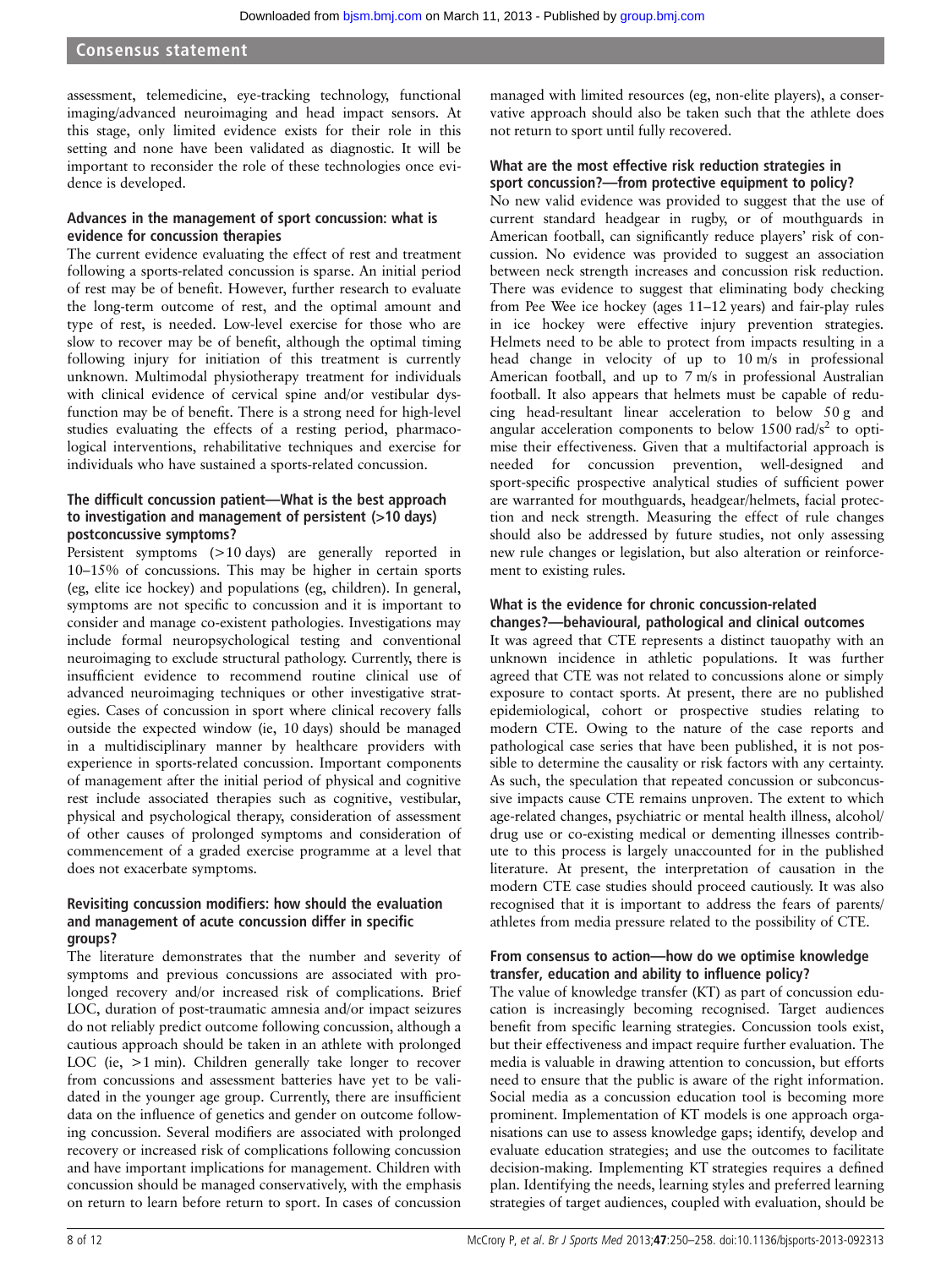a piece of the overall concussion education puzzle to have an impact on enhancing knowledge and awareness.

#### Author affiliations <sup>1</sup>

<sup>1</sup>The Florey Institute of Neuroscience and Mental Health, Heidelberg, Victoria, Australia

<sup>2</sup> Faculty of Kinesiology, Hotchkiss Brain Institute, University of Calgary, Calgary, Alberta, Canada

<sup>3</sup> Faculty of Medicine, Sport Injury Prevention Research Centre, Calgary, Alberta, Canada

4 International Ice Hockey Federation, Switzerland

<sup>5</sup>IOC Medical Commission Games Group, Ottawa, Ontario, Canada

6 Ottawa Sport Medicine Centre, Ottawa, Ontario, Canada

<sup>7</sup> Department of Neurosurgery, Boston University Medical Center, Boston, Massachusetts, USA

<sup>8</sup> Center for the Study of Traumatic Encephalopathy, Boston University Medical Center, Boston, Massachusetts, USA

<sup>9</sup>Department of Neurology, University of Zurich, Zurich, Switzerland

<sup>11</sup>F-MARC (FIFA Medical Assessment and Research Center), Zurich, Switzerland<br><sup>12</sup>Psychological and Neurobehavioral Associates, Inc., State College, Pennsylvania, USA<br><sup>13</sup>University of Missouri–Kansas City, Kansas City, M

University of Oslo, Norway<br><sup>15</sup>Oslo Sports Trauma Research Center, Norway

<sup>16</sup>International Olympic Committee (IOC), Lausanne, Switzerland<br><sup>17</sup> Division of Neurosurgery, University of Toronto, Toronto, Canada<br><sup>18</sup> Concussion Management Program Athletic Edge Sports Medicine, Toronto, Canada<br><sup>19</sup>

Michigan, USA<br><sup>20</sup>International Rugby Board, Dublin, Ireland

<sup>21</sup>Department of Neurosurgery, Orthopaedic Surgery and Rehabilitation, Vanderbilt Sports Concussion Center, Vanderbilt University Medical Center, Nashville, Tennessee, USA

<sup>22</sup> Department of Clinical Neurosciences, Faculty of Medicine, University of Calgary, Calgary, Alberta, Canada<br><sup>23</sup> Department of Family Medicine, University of Calgary, Calgary, Alberta, Canada

<sup>24</sup>Sport Medicine Centre, Faculty of Kinesiology, University of Calgary, Calgary, Alberta, Canada

<sup>25</sup>Department of Neurosurgery, Austin and Cabrini Hospitals & The Florey Institute of Neuroscience and Mental Health, Melbourne, Victoria, Australia

<sup>26</sup>Theodore S. Roberts Endowed Chair Department of Neurological Surgery University of Washington Seattle, WA, USA<br><sup>27</sup>NFL Head, Neck and Spine Medical Committee

<sup>28</sup>Matthew Gfeller Sport-Related Traumatic Brain Injury Research Center, University of North Carolina, Chapel Hill, Chapel Hill, North Carolina, USA

<sup>29</sup>Clinical Professor Departments of Rehabilitation Medicine, Orthopaedics and Sports Medicine and Neurological Surgery, University of Washington, USA

<sup>30</sup> Seattle Sports Concussion Program, Team Physician Seattle Seahawks and Seattle Mariners, Seattle, Washington, USA

<sup>31</sup> Department of Psychiatry, University of British Columbia, Vancouver, British Columbia,

Canada<br><sup>32</sup>Weill Medical College of Cornell University, New York, New York, USA

<sup>33</sup>Burke Rehabilitation Hospital, White Plains, New York, USA<br><sup>34</sup>New York State Athletic Commission. New York, New York, USA<br><sup>35</sup>Department of Family Medicine, University of Ottawa, Ottawa, Canada<br><sup>36</sup>Canadian National Injury Committee

<sup>38</sup>Brain Injury Research, Departments of Neurosurgery and Neurology, Medical College of Wisconsin, Wisconsin, USA

<sup>39</sup> Australian Centre for Research into Injury in Sports and its Prevention, Monash Injury

Research Institute, Monash University, Australia<br><sup>40</sup>Transport and Road Safety Research, Faculty of Science, the University of New South Wales, Australia<br><sup>41</sup> McIntosh Consultancy and Research Pty Ltd. Sydney, Australia

<sup>42</sup> Perry Maddocks Trollope Lawyers, Melbourne, Australia  $^{42}$  Perry Maddocks Trollope Lawyers, Melbourne, Australia 43The Florey Institute of Neuroscience and Mental Health, Melbourne Brain Centre,

Austin Campus, Melbourne, Australia<br><sup>44</sup>Centre For Health Exercise and Sports Medicine, Melbourne Physiotherapy Department,

University of Melbourne, Melbourne, Australia<br><sup>45</sup>Department of Pediatrics, McMaster University, Hamilton, Ontario, Canada

<sup>46</sup>David Braley Sport Medicine and Rehabilitation Centre, McMaster University, Hamilton,

Ontario, Canada<br><sup>47</sup> Princeton University, New Jersey, USA

48Robert Wood Johnson, University of Medicine and Dentistry of New Jersey (UMDNJ), USA

<sup>49</sup>Sport Injury Prevention Research Centre, Faculty of Kinesiology, University of Calgary,

Calgary, Alberta, Canada<br><sup>50</sup>Toronto Western Hospital and University of Toronto, Canada

<sup>51</sup>Krembil Neuroscience Centre, Toronto, Canada <sup>52</sup>ThinkFirst Canada<br><sup>53</sup>Parachute, Canada 53Parachute, Canada 54British Horseracing Authority, London, UK

Competing interests See the supplementary online data for competing interests (http://dx.doi.org/10.1136/bjsports-2013-092313).

Provenance and peer review Commissioned: internally peer reviewed.

#### **REFERENCES**

- 1 Aubry M, Cantu R, Dvorak J, et al. Summary and agreement statement of the 1st International Symposium on Concussion in Sport, Vienna 2001. Clin J Sport Med 2002;12:6–11.
- 2 McCrory P, Johnston K, Meeuwisse W, et al. Summary and agreement statement of the 2nd International Conference on Concussion in Sport, Prague 2004. Br J Sports Med 2005;39:196–204.
- 3 McCrory P, Meeuwisse W, Johnston K, et al. Consensus statement on concussion in sport—the third international conference on concussion in sport held in Zurich, November 2008. Phys Sportsmed 2009;37:141–59.
- 4 Maddocks D, Dicker G. An objective measure of recovery from concussion in Australian rules footballers. Sport Health 1989;7(Suppl):6-7.
- 5 Maddocks DL, Dicker GD, Saling MM. The assessment of orientation following concussion in athletes. Clin J Sport Med 1995;5:32-5.
- 6 McCrea M. Standardized mental status assessment of sports concussion. Clin J Sport Med 2001;11:176-81.
- 7 McCrea M, Kelly J, Randolph C, et al. Standardised assessment of concussion (SAC): on site mental status evaluation of the athlete. J Head Trauma Rehab 1998;13:27–36.
- 8 McCrea M, Randolph C, Kelly J. The Standardized Assessment of Concussion (SAC): manual for administration, scoring and interpretation. 2nd edn. Waukesha, WI, 2000.
- 9 McCrea M, Kelly JP, Kluge J, et al. Standardized assessment of concussion in football players. Neurology 1997;48:586–8.
- 10 Chen J, Johnston K, Collie A, et al. A validation of the Post Concussion Symptom Scale in the assessment of complex concussion using cognitive testing and functional MRI. J Neurol Neurosurg Psych 2007;78:1231–8.
- 11 Chen J, Johnston K, Frey S, et al. Functional abnormalities in symptomatic concussed athletes: an fMRI study. Neuroimage 2004;22:68–82.
- 12 Chen JK, Johnston KM, Collie A, et al. (14) Association between symptom severity, CogSport tests results, and functional MRI activation in symptomatic concussed athletes. Clin J Sport Med 2004;14:379.
- 13 Chen JK, Johnston KM, Collie A, et al. Behavioural and functional imaging outcomes in symptomatic concussed athletes measured with cogsport and functional MRI. BJ Sport Med 2004;38:659.
- 14 Ptito A, Chen JK, Johnston KM. Contributions of functional magnetic resonance imaging (fMRI) to sport concussion evaluation. NeuroRehabilitation 2007;22:217–27.
- 15 Guskiewicz K. Postural stability assessment following concussion. Clin J Sport Med 2001;11:182–90.
- 16 Guskiewicz KM. Assessment of postural stability following sport-related concussion. Curr Sports Med Rep 2003;2:24–30.
- 17 Guskiewicz KM, Ross SE, Marshall SW. Postural stability and neuropsychological deficits after concussion in collegiate athletes. J Athl Train 2001;36:263–73.
- 18 Cavanaugh JT, Guskiewicz KM, Giuliani C, et al. Detecting altered postural control after cerebral concussion in athletes with normal postural stability. Br J Sports Med 2005;39:805–11.
- 19 Cavanaugh JT, Guskiewicz KM, Giuliani C, et al. Recovery of postural control after cerebral concussion: new insights using approximate entropy. J Athl Train 2006;41:305–13.
- 20 Cavanaugh JT, Guskiewicz KM, Stergiou N. A nonlinear dynamic approach for evaluating postural control: new directions for the management of sport-related cerebral concussion. Sports Med (Auckland, NZ) 2005;35:935–50.
- 21 Fox ZG, Mihalik JP, Blackburn JT, et al. Return of postural control to baseline after anaerobic and aerobic exercise protocols. J Athl Train 2008;43:456–63.
- 22 Kristman VL, Tator CH, Kreiger N, et al. Does the apolipoprotein epsilon 4 allele predispose varsity athletes to concussion? A prospective cohort study. Clin J Sport Med 2008;18:322–8..
- 23 Terrell TR, Bostick RM, Abramson R, et al. APOE, APOE promoter, and Tau genotypes and risk for concussion in college athletes. Clin J Sport Med 2008;18:10–17.
- 24 Vagnozzi R, Tavazzi B, Signoretti S, et al. Temporal window of metabolic brain vulnerability to concussions: mitochondrial-related impairment—part I. Neurosurgery 2007;61:379–88; discussion 88–9.
- 25 Hang CH, Chen G, Shi JX, et al. Cortical expression of nuclear factor kappaB after human brain contusion. Brain Res 2006;1109:14-21..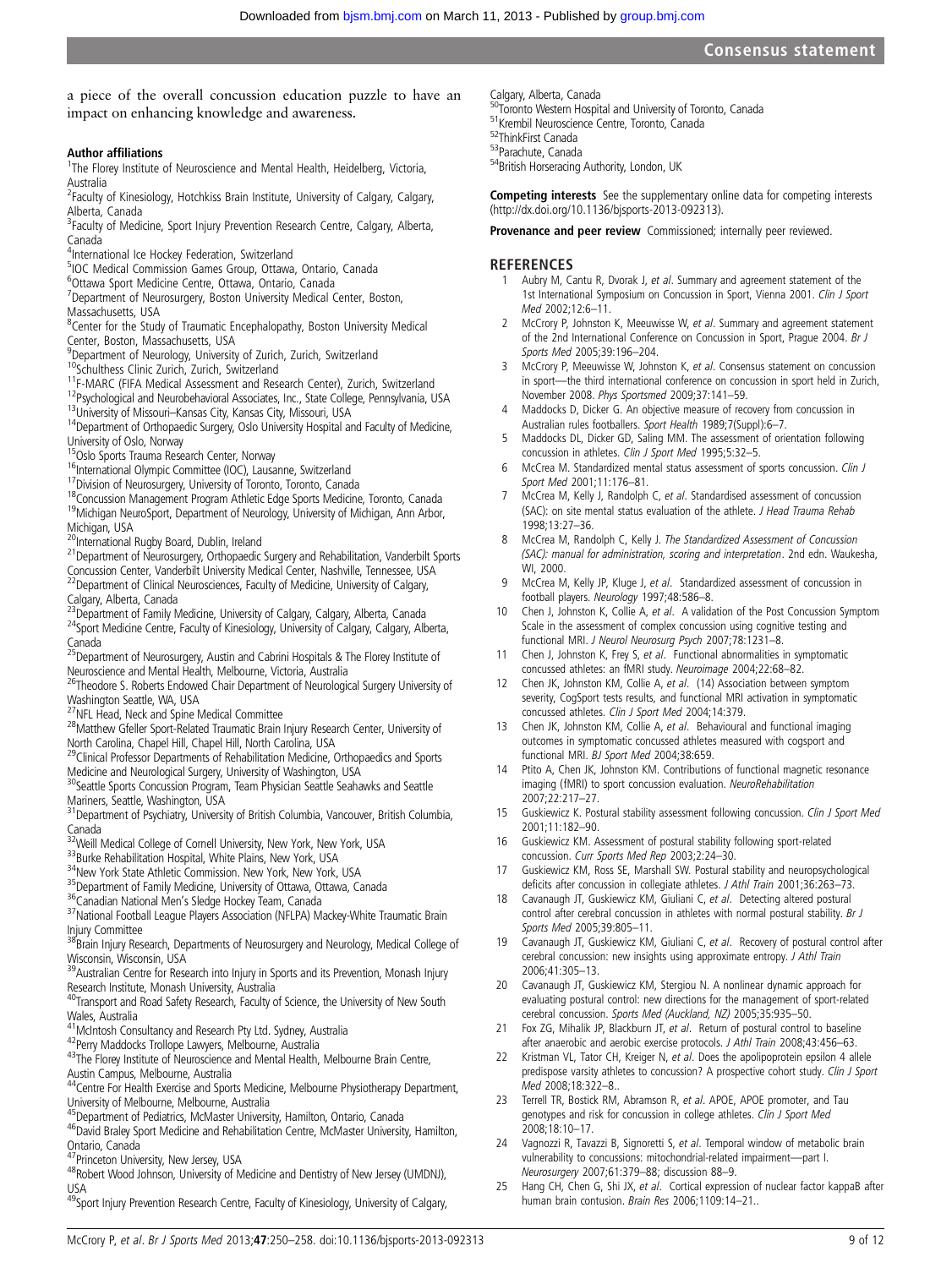- 26 Peng RY, Gao YB, Xiao XY, et al. [Study on the expressions of basic fibroblast growth factor and nervous growth factor genes in rat cerebral concussion]. Zhongguo Wei Zhong Bing Ji Jiu Yi Xue 2003;15:213–16.
- 27 Yunoki M, Kawauchi M, Ukita N, et al. Effects of lecithinized SOD on sequential change in SOD activity after cerebral contusion in rats. Acta Neurochir Suppl 1998;71:142–5.
- Hinkle DA, Baldwin SA, Scheff SW, et al. GFAP and S100beta expression in the cortex and hippocampus in response to mild cortical contusion. J Neurotrauma 1997;14:729–38.
- 29 Holmin S, Schalling M, Hojeberg B, et al. Delayed cytokine expression in rat brain following experimental contusion. J Neurosurg 1997;86:493–504.
- 30 Sandberg Nordqvist AC, von Holst H, Holmin S, et al. Increase of insulin-like growth factor (IGF)-1, IGF binding protein-2 and -4 mRNAs following cerebral contusion. Brain Res Mol Brain Res 1996;38:285–93.
- 31 Fukuhara T, Nishio S, Ono Y, et al. Induction of Cu,Zn-superoxide dismutase after cortical contusion injury during hypothermia. Brain Res 1994;657:333–6.
- 32 Begaz T, Kyriacou DN, Segal J, et al. Serum biochemical markers for post-concussion syndrome in patients with mild traumatic brain injury. J Neurotrauma 2006;23:1201–10.
- 33 de Boussard CN, Lundin A, Karlstedt D, et al. S100 and cognitive impairment after mild traumatic brain injury. J Rehabil Med 2005;37:53–7.
- Lima DP, Simao Filho C, Abib Sde C, et al. Quality of life and neuropsychological changes in mild head trauma. Late analysis and correlation with S100B protein and cranial CT scan performed at hospital admission. Injury 2008;39:604–11.
- 35 Ma M, Lindsell CJ, Rosenberry CM, et al. Serum cleaved tau does not predict postconcussion syndrome after mild traumatic brain injury. Am J Emerg Med 2008;26:763–8.
- 36 Stalnacke BM, Tegner Y, Sojka P. Playing ice hockey and basketball increases serum levels of S-100B in elite players: a pilot study. Clin J Sport Med 2003;13:292–302.
- 37 Stalnacke BM, Tegner Y, Sojka P. Playing soccer increases serum concentrations of the biochemical markers of brain damage S-100B and neuron-specific enolase in elite players: a pilot study. Brain Inj 2004;18:899–909.
- 38 Townend W, Ingebrigtsen T. Head injury outcome prediction: a role for protein S-100B? Injury 2006;37:1098–108.
- 39 Boutin D, Lassonde M, Robert M, et al. Neurophysiological assessment prior to and following sports-related concussion during childhood: a case study. Neurocase 2008;14:239–48.
- 40 De Beaumont L, Brisson B, Lassonde M, et al. Long-term electrophysiological changes in athletes with a history of multiple concussions. Brain Inj 2007;21:631-44.
- De Beaumont L, Lassonde M, Leclerc S, et al. Long-term and cumulative effects of sports concussion on motor cortex inhibition. Neurosurgery 2007;61:329–36; discussion 36–7.
- 42 Gaetz M, Weinberg H. Electrophysiological indices of persistent post-concussion symptoms. Brain Inj 2000;14:815-32.
- 43 Gosselin N, Theriault M, Leclerc S, et al. Neurophysiological anomalies in symptomatic and asymptomatic concussed athletes. Neurosurgery 2006;58:1151–61; discussion –61.
- 44 Lavoie ME, Dupuis F, Johnston KM, et al. Visual p300 effects beyond symptoms in concussed college athletes. J Clin Exp Neuropsychol 2004;26:55-73.
- 45 Rousseff RT, Tzvetanov P, Atanassova PA, et al. Correlation between cognitive P300 changes and the grade of closed head injury. Electromyogr Clin Neurophysiol 2006;46:275–7.
- 46 Collie A, Darby D, Maruff P. Computerised cognitive assessment of athletes with sports related head injury. Br J Sports Med 2001;35:297–302.
- 47 Collie A, Maruff P. Computerised neuropsychological testing. Br J Sports Med 2003;37:2–3.
- 48 Collie A, Maruff P, McStephen M, et al. Psychometric issues associated with computerised neuropsychological assessment of concussed athletes. Br J Sports Med 2003;37:556–9.
- 49 Collins MW, Grindel SH, Lovell MR, et al. Relationship between concussion and neuropsychological performance in college football players [see comments]. JAMA 1999;282:964–70.
- 50 Lovell MR. The relevance of neuropsychologic testing for sports-related head injuries. Curr Sports Med Rep 2002;1:7–11.
- 51 Lovell MR, Collins MW. Neuropsychological assessment of the college football player. J Head Trauma Rehabil 1998;13:9–26.
- 52 Bleiberg J, Cernich AN, Cameron K, , et al Duration of cognitive impairment after sports concussion. Neurosurgery 2004;54:1073–8; discussion 8–80.
- 53 Bleiberg J, Warden D. Duration of cognitive impairment after sports concussion. Neurosurgery 2005;56:E1166.
- 54 Broglio SP, Macciocchi SN, Ferrara MS. Neurocognitive performance of concussed athletes when symptom free. J Athl Train 2007;42:504–8.
- 55 Broglio SP, Macciocchi SN, Ferrara MS. Sensitivity of the concussion assessment battery. Neurosurgery 2007;60:1050–7; discussion 7–8.
- 56 Gioia G, Janusz J, Gilstein K, et al. Neueopsychological management of consussion in children and adolescents: effects of age and gender on ImPact (abstract). Br J Sp Med 2004;38:657.
- 57 McCrory P, Collie A, Anderson V, et al. Can we manage sport related concussion in children the same as in adults? Br J Sports Med 2004;38:516–19.
- 58 Johnston K, Bloom G, Ramsay J, et al. Current concepts in concussion rehabilitation. Curr Sports Med Rep 2004;3:316–23.
- 59 Guskiewicz KM, McCrea M, Marshall SW, et al. Cumulative effects associated with recurrent concussion in collegiate football players. JAMA 2003;290:2549–55.
- 60 Lovell M, Collins M, Bradley J. Return to play following sports-related concussion. Clin Sports Med 2004;23:421–41, ix.
- Collins M, Field M, Lovell M, et al. Relationship between postconcussion headache and neuropsychological test performance in high school athletes. Am J Sports Med 2003;31:168–73.
- 62 Collins M, Grindel S, Lovell M, et al. Relationship between concussion and neuropsychological performance in college football players. J Am Med Assoc 1999;282:964–70.
- 63 Collins MW, Lovell MR, Iverson GL, et al. Cumulative effects of concussion in high school athletes. Neurosurgery 2002;51:1175–9; discussion 80–1.
- 64 McCrea M, Guskiewicz KM, Marshall SW, et al. Acute effects and recovery time following concussion in collegiate football players. JAMA 2003;290:2556–63.
- 65 McCrea M, Hammeke T, Olsen G, et al. Unreported concussion in high school football players: implications for prevention. Clin J Sport Med 2004;14:13-17.
- 66 Bloom G, Horton A, McCrory P, et al. Sport psychology and concussion: new impacts to explore. Br J Sports Med 2004;38:519–21.
- 67 Weiss MR, Gill DL. What goes around comes around: re-emerging themes in sport and exercise psychology. Res Q Exerc Sport 2005;76:S71-87.
- 68 McCrory P. Should we treat concussion pharmacologically? The need for evidence based pharmacological treatment for the concussed athlete. Br J Sports Med 2002;36:3–5.
- 69 McCrory P. Preparticipation assessment for head injury. Clin J Sport Med 2004;14:139–44.
- 70 Johnston KM, Lassonde M, Ptito A. A contemporary neurosurgical approach to sport-related head injury: the McGill concussion protocol. J Am Coll Surg 2001;192:515–24.
- 71 Delaney J, Lacroix V, Leclerc S, et al. Concussions during the 1997 Canadian Football League Season. Clin J Sport Med 2000;10:9–14.
- 72 Delaney J, Lacroix V, Leclerc S, et al. Concussions among university football and soccer players. Clin J Sport Med 2002;12:331-8.
- 73 Gessel LM, Fields SK, Collins CL, et al. Concussions among United States high school and collegiate athletes. J Athl Train 2007;42:495–503.
- Dvorak J, Junge A, Fuller C, et al. Medical issues in women's football. Br J Sports Med 2007;41(Suppl 1):i1.
- 75 Dvorak J, McCrory P, Kirkendall DT. Head injuries in the female football player: incidence, mechanisms, risk factors and management. Br J Sports Med 2007;41 (Suppl 1):i44–6.
- 76 Jennett B, Bond M. Assessment of outcome after severe brain damage: a practical scale. Lancet 1975;1:480–4.
- 77 Leninger B, Gramling S, Farrell A, et al. Neuropsychological deficits in symptomatic minor head injury patients after concussion and mild concussion. J Neurol Neurosurg Psych 1990;53:293–6.
- 78 Lovell M, Iverson G, Collins M, et al. Does loss of consciousness predict neuropsychological decrements after concussion. Clin J Sp Med 1999;9:193-9.
- 79 McCrea M, Kelly J, Randolph C, et al. Immediate neurocognitive effects of concussion. Neurosurgery 2002;50:1032–42.
- 80 Cantu RC. Posttraumatic retrograde and anterograde amnesia: pathophysiology and implications in grading and safe return to play. J Athl Train 2001;36:244-8.
- 81 Lovell MR, Collins MW, Iverson GL, et al. Recovery from mild concussion in high school atheltes. J Neurosurg 2003;98:296–301.
- 82 McCrory PR, Ariens T, Berkovic SF. The nature and duration of acute concussive symptoms in Australian football. Clin J Sport Med 2000;10:235-8.
- 83 Yarnell P, Lynch S. The 'ding': amnestic state in football trauma. Neurology 1973;23:196–7.
- 84 Yarnell PR, Lynch S. Retrograde memory immediately after concussion. Lancet 1970;1:863–4.
- 85 McCrory PR, Berkovic SF. Video analysis of acute motor and convulsive manifestations in sport-related concussion. Neurology 2000;54:1488–91.
- 86 McCrory PR, Bladin PF, Berkovic SF. Retrospective study of concussive convulsions in elite Australian rules and rugby league footballers: phenomenology, aetiology, and outcome. BMJ 1997;314:171–4.
- 87 Fleminger S. Long-term psychiatric disorders after traumatic brain injury. Eur J Anaesthesiol Suppl 2008;42:123–30..
- 88 Chen JK, Johnston KM, Petrides M, et al. Neural substrates of symptoms of depression following concussion in male athletes with persisting postconcussion symptoms. Arch Gen Psychiatry 2008;65:81–9.
- 89 Bryant RA. Disentangling mild traumatic brain injury and stress reactions. N Engl J Med 2008;358:525–7.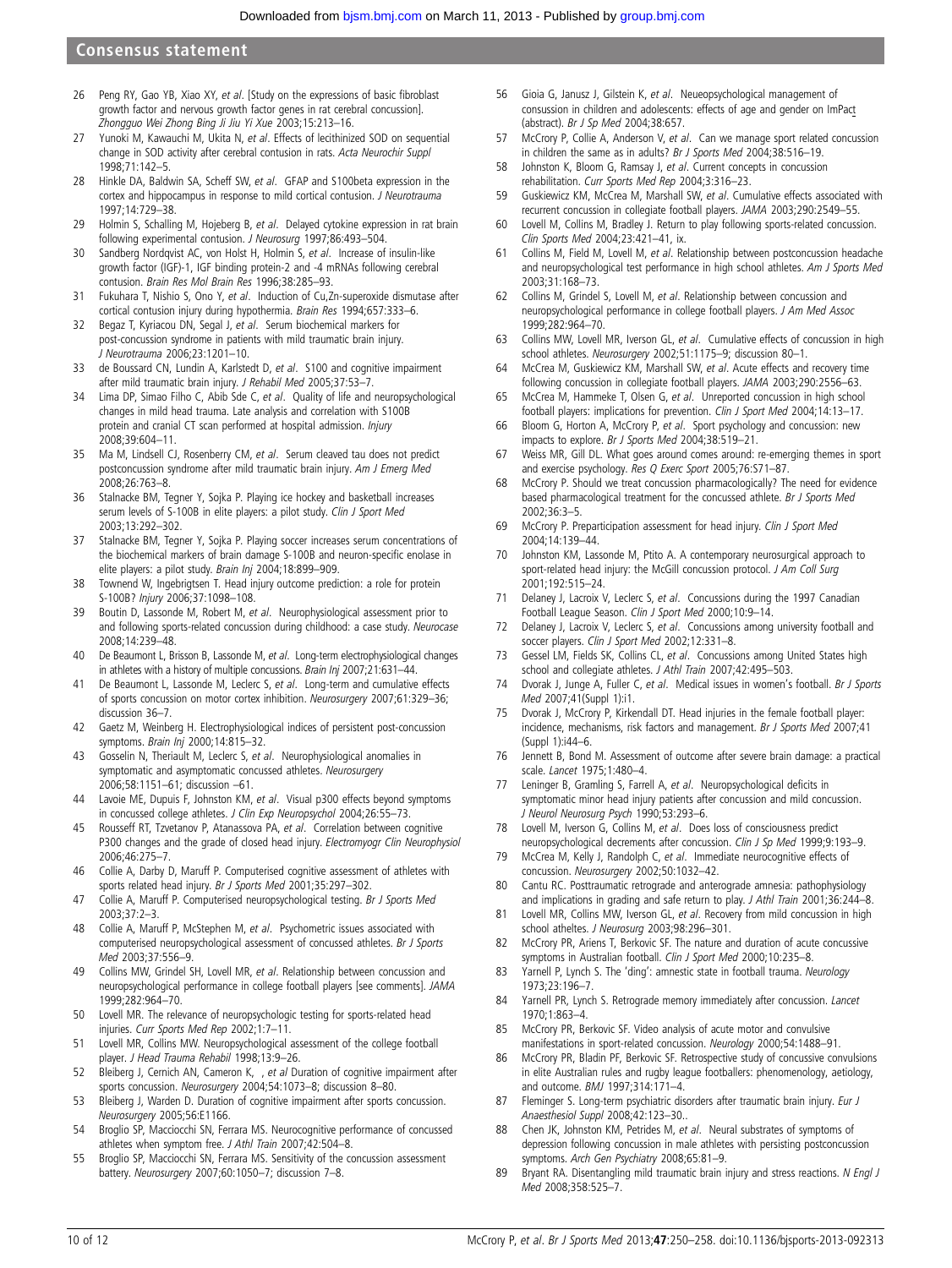- 90 Vanderploeg RD, Curtiss G, Luis CA, et al. Long-term morbidities following self-reported mild traumatic brain injury. J Clin Exp Neuropsychol 2007;29:585–98.
- 91 Guskiewicz KM, Marshall SW, Bailes J, et al. Recurrent concussion and risk of depression in retired professional football players. Med Sci Sports Exerc 2007;39:903–9.
- 92 Kashluba S, Casey JE, Paniak C. Evaluating the utility of ICD-10 diagnostic criteria for postconcussion syndrome following mild traumatic brain injury. J Int Neuropsychol Soc 2006;12:111–18.
- 93 Iverson GL. Misdiagnosis of the persistent postconcussion syndrome in patients with depression. Arch Clin Neuropsychol 2006;21:303–10.
- 94 Chamelian L, Feinstein A. The effect of major depression on subjective and objective cognitive deficits in mild to moderate traumatic brain injury. J Neuropsychiatry Clin Neurosci 2006;18:33–8.
- 95 Mooney G, Speed J, Sheppard S. Factors related to recovery after mild traumatic brain injury. Brain Inj 2005;19:975–87.
- 96 Broshek DK, Freeman JR. Psychiatric and neuropsychological issues in sport medicine. Clin Sports Med 2005;24:663–79, x.
- 97 Pellman EJ. Background on the National Football League's research on concussion in professional football. Neurosurgery 2003;53:797–8.
- 98 Purcell L, Carson J. Sport-related concussion in pediatric athletes. Clin Pediatr (Phila) 2008;47:106–13.
- 99 Lee LK. Controversies in the sequelae of pediatric mild traumatic brain injury. Pediatr Emerg Care 2007;23:580–3; quiz 4–6.
- 100 Schnadower D, Vazquez H, Lee J, et al. Controversies in the evaluation and management of minor blunt head trauma in children. Curr Opin Pediatr 2007;19:258–64..
- 101 Wozniak JR, Krach L, Ward E, et al. Neurocognitive and neuroimaging correlates of pediatric traumatic brain injury: a diffusion tensor imaging (DTI) study. Arch Clin Neuropsychol 2007;22:555–68.
- 102 Hayden MG, Jandial R, Duenas HA, et al. Pediatric concussions in sports; a simple and rapid assessment tool for concussive injury in children and adults. Childs Nerv Syst 2007;23:431–5.
- 103 Lee MA. Adolescent concussions—management recommendations: a practical approach. Conn Med 2006;70:377–80.
- 104 Kirkwood MW, Yeates KO, Wilson PE. Pediatric sport-related concussion: a review of the clinical management of an oft-neglected population. Pediatrics 2006;117:1359–71.
- 105 Guskiewicz KM, Marshall SW, Bailes J, et al. Association between recurrent concussion and late-life cognitive impairment in retired professional football players. Neurosurgery 2005;57:719–26; discussion –26.
- 106 Nandoe RD, Scheltens P, Eikelenboom P. Head trauma and Alzheimer's disease. J Alzheimers Dis 2002;4:303–8.
- 107 Stern MB. Head trauma as a risk factor for Parkinson's disease. Mov Disord 1991;6:95–7.
- 108 Omalu BI, DeKosky ST, Hamilton RL, et al. Chronic traumatic encephalopathy in a national football league player: part II. Neurosurgery 2006;59:1086–92; discussion  $92 - 3$
- 109 Omalu BI, DeKosky ST, Minster RL, et al. Chronic traumatic encephalopathy in a National Football League player. Neurosurgery 2005;57:128–34; discussion –34.
- 110 McKee AC, Cantu RC, Nowinski CJ, et al. Chronic traumatic encephalopathy in athletes: progressive tauopathy after repetitive head injury. J Neuropathol Exp Neurol 2009;68:709–35.
- 111 McKee AC, Gavett BE, Stern RA, et al. TDP-43 Proteinopathy and Motor Neuron Disease in Chronic Traumatic Encephalopathy. J Neuropathol Exp Neurol 2010;69:918–29.
- 112 McKee AC, Stein TD, Nowinski CJ, et al. The spectrum of disease in chronic traumatic encephalopathy. Brain 2013;136:43–64.
- 113 McCrory P. Sports concussion and the risk of chronic neurological impairment. Clin J Sport Med 2011;21:6–12.
- 114 McCrory P. Future advances and areas of future focus in the treatment of sport-related concussion. Clin Sports Med 2011;30:201-8, xi-ii.
- 115 Hagel BE, Pless IB, Goulet C, et al. Effectiveness of helmets in skiers and snowboarders: case-control and case crossover study. BMJ (Clin Res ed) 2005;330:281.
- 116 McCrory P. The role of helmets in skiing and snowboarding. Br J Sports Med 2002;36:314.
- 117 Mueller BA, Cummings P, Rivara FP, et al. Injuries of the head, face, and neck in relation to ski helmet use. Epidemiology 2008;19:270–6.
- 118 Sulheim S, Holme I, Ekeland A, et al. Helmet use and risk of head injuries in alpine skiers and snowboarders. JAMA 2006;295:919–24.
- 119 Delaney JS, Al-Kashmiri A, Drummond R, et al. The effect of protective headgear on head injuries and concussions in adolescent football (soccer) players. Br J Sports Med 2008;42:110–15; discussion 5.
- 120 Viano DC, Pellman EJ, Withnall C, et al. Concussion in professional football: performance of newer helmets in reconstructed game impacts—part 13. Neurosurgery 2006;59:591–606; discussion 591–606.
- 121 Finch C, Braham R, McIntosh A, et al. Should football players wear custom fitted mouthguards? Results from a group randomised controlled trial. Inj Prev 2005;11:242–6.
- 122 McIntosh A, McCrory P. The dynamics of concussive head impacts in rugby and Australian rules football. Med Sci Sports Exerc 2000;32:1980–5.
- 123 McIntosh A, McCrory P. Impact energy attenuation performance of football headgear. Br J Sports Med 2000;34:337-42.
- 124 McIntosh A, McCrory P. Effectiveness of headgear in a pilot study of under 15 rugby union football. Br J Sports Med 2001;35:167–70.
- 125 McIntosh A, McCrory P, Finch C, et al. Rugby Headgear Study. Sydney: School of Safety Science, The University of New South Wales, May 2005.
- 126 Finch C, Newstead S, Cameron M, et al. Head injury reductions in Victoria two years after the introduction of mandatory bicycle helmet use. Melbourne: Monash University Accident Research Centre, 1993 July, Report No.: 51.
- 127 Curnow WJ. Bicycle helmets and public health in Australia. Health Promot J Austr 2008;19:10–15.
- 128 Hewson PJ. Cycle helmets and road casualties in the UK. Traffic Inj Prev 2005;6:127–34.
- 129 Davidson JA. Epidemiology and outcome of bicycle injuries presenting to an emergency department in the United Kingdom. Eur J Emerg Med 2005;12:24–9.
- 130 Hansen KS, Engesaeter LB, Viste A. Protective effect of different types of bicycle helmets. Traffic Inj Prev 2003;4:285-90.
- 131 Andersen T, Arnason A, Engebretsen L, et al. Mechanism of head injuries in elite football. Br J Sports Med 2004;38:690–6.
- 132 Hagel B, Meewisse W. Editorial: risk compensation: a "side effect" of sport injury prevention? Clin J Sp Med 2004;14:193–6.
- 133 Finch C, Mcintosh AS, McCrory P, et al. A pilot study of the attitudes of Australian Rules footballers towards protective headgear. J Sci Med Sport 2003;6:505–11.
- 134 Finch CF, McIntosh AS, McCrory P. What do under 15-year-old schoolboy rugby union players think about protective headgear? BrJ Sports Med 2001;35:89–94.
- 135 Finch C, Mcintosh AS, McCrory P. What is the evidence base for the use of protective headgear and mouthguards in Australian football. Sport Health 2000;18:35–8.
- 136 Reece RM, Sege R. Childhood head injuries: accidental or inflicted? Arch Pediatr Adolesc Med 2000;154:11–15.
- 137 Shaw NH. Bodychecking in hockey. CMAJ 2004;170:15–16; author reply 6, 8.
- 138 Denke NJ. Brain injury in sports. J Emerg Nurs 2008;34:363–4.
- 139 Gianotti S, Hume PA. Concussion sideline management intervention for rugby union leads to reduced concussion claims. NeuroRehabilitation 2007;22:181–9.
- 140 Guilmette TJ, Malia LA, McQuiggan MD. Concussion understanding and management among New England high school football coaches. Brain Inj 2007;21:1039–47.
- 141 Hootman JM, Dick R, Agel J. Epidemiology of collegiate injuries for 15 sports: summary and recommendations for injury prevention initiatives. J Athl Train 2007;42:311–19
- 142 Valovich McLeod TC, Schwartz C, Bay RC. Sport-related concussion misunderstandings among youth coaches. Clin J Sport Med 2007;17:140–2.
- 143 Sye G, Sullivan SJ, McCrory P. High school rugby players' understanding of concussion and return to play guidelines. Br J Sports Med 2006;40:1003–5.
- 144 Theye F, Mueller KA. "Heads up": concussions in high school sports. Clin Med Res 2004;2:165–71.
- 145 Kashluba S, Paniak C, Blake T, et al. A longitudinal, controlled study of patient complaints following treated mild traumatic brain injury. Arch Clin Neuropsychol 2004;19:805–16.
- 146 Gabbe B, Finch CF, Wajswelner H, et al. Does community-level Australian football support injury prevention research? J Sci Med Sport 2003;6:231-6.
- 147 Kaut KP, DePompei R, Kerr J, et al. Reports of head injury and symptom knowledge among college athletes: implications for assessment and educational intervention. Clin J Sport Med 2003;13:213–21.
- 148 Davidhizar R, Cramer C. The best thing about the hospitalization was that the nurses kept me well informed" issues and strategies of client education. Accid Emerg Nurs 2002;10:149–54.
- 149 McCrory P. What advice should we give to athletes postconcussion? Br J Sports Med 2002;36:316–18.
- 150 Bazarian JJ, Veenema T, Brayer AF, et al. Knowledge of concussion guidelines among practitioners caring for children. Clin Pediatr (Phila) 2001;40:207–12.
- 151 Guskiewicz KM, Weaver NL, Padua DA Jr, et al. Epidemiology of concussion in collegiate and high school football players. Am J Sports Med 2000;28:643–50.
- 152 McCrea M, Guskiewicz KM, Marshall SW, et al. Acute effects and recovery time following concussion in collegiate football players: the NCAA Concussion Study. JAMA 2003;290:2556–63.
- 153 Macciocchi SN, Barth JT, Alves W, et al. Neuropsychological functioning and recovery after mild head injury in collegiate athletes. Neurosurgery 1996;39:510–14.